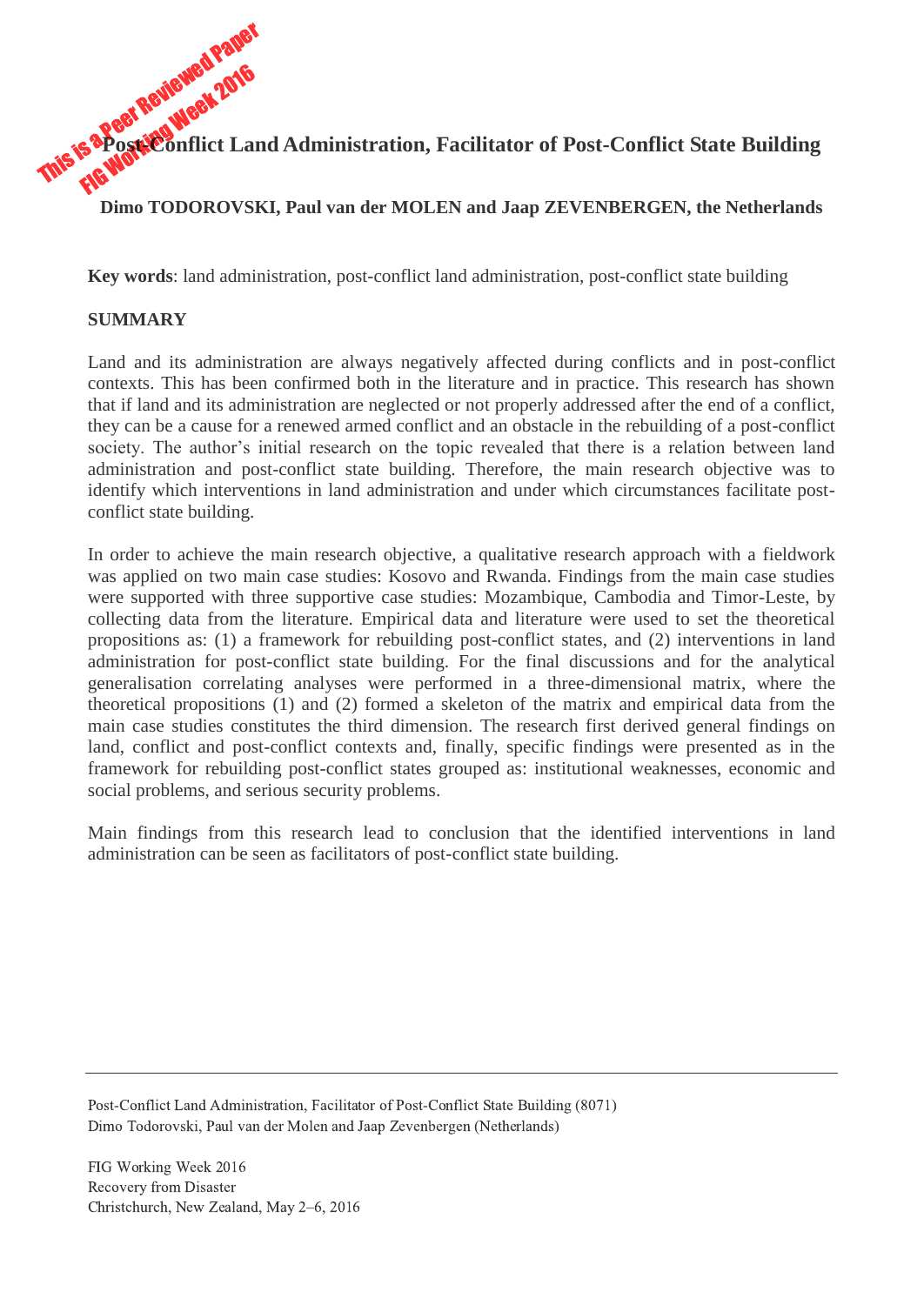# **Post-Conflict Land Administration, Facilitator of Post-Conflict State Building**

## **Dimo TODOROVSKI, Paul van der MOLEN and Jaap ZEVENBERGEN, the Netherlands**

## **1. INTRODUCTION**

The recognition of the role of land and its administration in post-conflict contexts is attracting the attention of international practice, politics and scientific debates. Initial research on this topic started by reviewing the existing literature on the three interrelated topics: conflict and post conflict contexts, land and its administration in post-conflict contexts and post-conflict state building. The following gap in the knowledge was discovered: the relationship between land administration and post-conflict state building. This relationship was not appropriately addressed in the literature. The research continued on the examination of characteristics of conflict and post-conflict contexts in relation to land. Initially land and other resources in conflict and post-conflict contexts were explored in order to increase the understanding of this subject. With the recognition of the important role that land played in such contexts, examination continued in discovering how land was managed and administered in conflict and post-conflict contexts. As stated in the first section of this research, the findings from the section two set the base for the case studies; examination and collection of empirical data via fieldwork for our main cases of Kosovo and Rwanda. Third section of this research explored the conflict and post-conflict land administration in the case of Kosovo, where the relationship between land administration and post-conflict state building emerged. Furthermore, characteristics of post-conflict state building with focus on land issues were explored more in depth through the case of Rwanda in the section four. Fifth section integrated the collected evidence from the main case studies and supported this with findings from three supportive case studies: Mozambique, Cambodia and Timor-Leste, in which the same phenomenon was investigated based on the literature review. The collected evidence was integrated in a three-dimensional matrix which supported the analytical generalisation and discussions for increasing the understanding of the relationship between interventions in land administration and post-conflict state building.

The following Chapter 2 provides discussion of the main findings of each specific objective and Chapter 3 discusses the implication of these results for knowledge and literature, policy formulation and implementation, and benefits of the results for the practitioners. Finally, Chapter 4 provides recommendations for future research.

## **2. MAIN FINDINGS AND CONCLUSIONS FROM THE PHD RESEARCH**

This chapter synthesizes the main findings and conclusions from the performed research based on the four research sub-objectives proposed at the beginning. These sub-objectives were:

- Examine the characteristics of conflict and post-conflict contexts in relation to land;

- Explore and identify specific interventions in land administration for post-conflict contexts;

- Recognize the characteristics of post-conflict state building with focus on land issues;

and

- Assess which interventions in land administration in post-conflict contexts took place and how those interventions could be recognised as a facilitator of post-conflict state building.

Post-Conflict Land Administration, Facilitator of Post-Conflict State Building (8071) Dimo Todorovski, Paul van der Molen and Jaap Zevenbergen (Netherlands)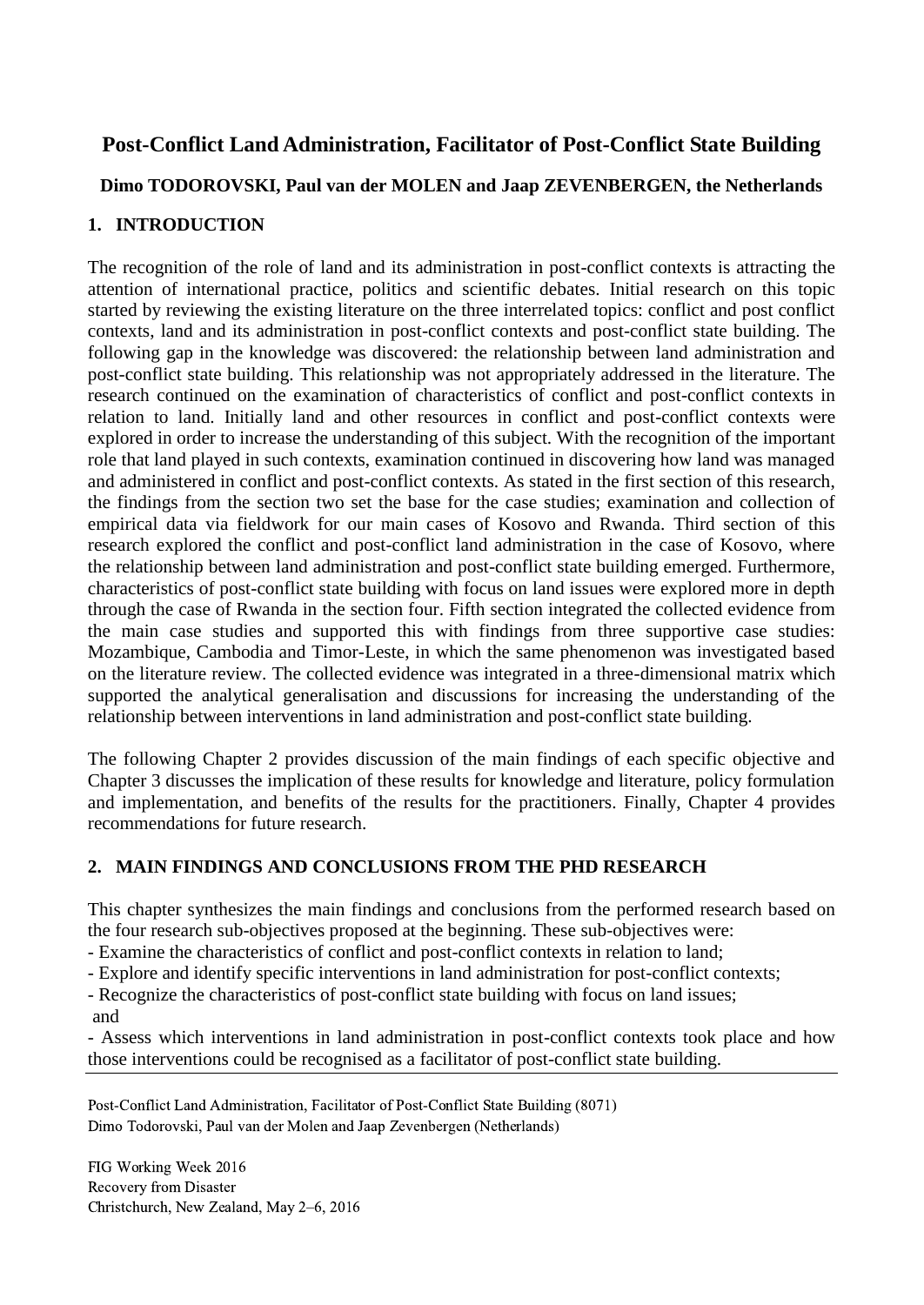The following sub-chapters summarises the main findings based on each sub-objectives listed above. Sub-objective one is addressed in the second section of the PhD research. Sub-objectives two and three are observed in both section three and section four. Where, in section three the leading case is the case of Kosovo and this case is investigated to achieve the sub-objective two, and in section four the leading case is the case of Rwanda and this section reflects to sub-objective three. In addition sub-objective four is addressed in section of analyses and discussions - section five.

#### **2.1 Examine the characteristics of conflict and post-conflict contexts in relation to land**

The most serious concerns in present-day conflicts are: the death of people, the destruction of houses and infrastructure and the displacement of population. This research confirmed that natural and other resources can act as a motive for the conflicts and can finances them (Ross, 2004); it was also confirmed that climate change has an impact on conflicts as well (Theisen, 2012). Compared to the conflicts of the last century, the number of people killed in conflicts nowadays has decreased but more civilians die in conflicts instead of military personnel (UNHCR, 2012). This research revealed that the destruction and the displacement had the greatest effect on land and its administration.

It was shown that in some cases land was a major cause or it was one of the many factors that influenced the eruption of an armed conflict. Other related types of conflicts identified here were secondary conflicts (Lewis, 2004) and land conflicts (Wehrmann, 2005). This research confirmed the recognition that land was identified as a critical gap in the international response capacities (OCHA, 2005) and that all conflicts have a land dimension (Putzel, 2009). It revealed that land issues required specific attention during the state building in post-conflict contexts. From the lessons learned from the researched cases it was shown that it was beneficial when land-related issues and specific land management and administration were included in the peace agreement documents integrated in the UN operations. Where this was not the case, development of the land segment occurred later, resulting in the complicating and slowing down of the post-conflict state building.

At the end of a conflict displaced people return to their places of origin in large numbers. This research has shown that together with this land-related issues like burned or destroyed houses and properties illegally occupied by secondary occupants are critical in the post-conflict contexts. The normative framework for addressing housing, land and property rights in context of displaced persons is summarised in COHRE (2007), known as the 'Pinheiro Principles'. In this research, land and property disputes and claims in post-conflict period were recognised as threatening issues. When left unaddressed, they were a cause for new violent situations and secondary conflicts. The cases researched in this research confirmed that land administration systems suffered mostly from the loss of land records and loss of land professionals. Having acknowledged the 'goal of land administration and its potential, land administration was deemed as an appropriate instrument for the implementation of the national land policy' (van der Molen, 2002), and this should be

Post-Conflict Land Administration, Facilitator of Post-Conflict State Building (8071) Dimo Todorovski, Paul van der Molen and Jaap Zevenbergen (Netherlands)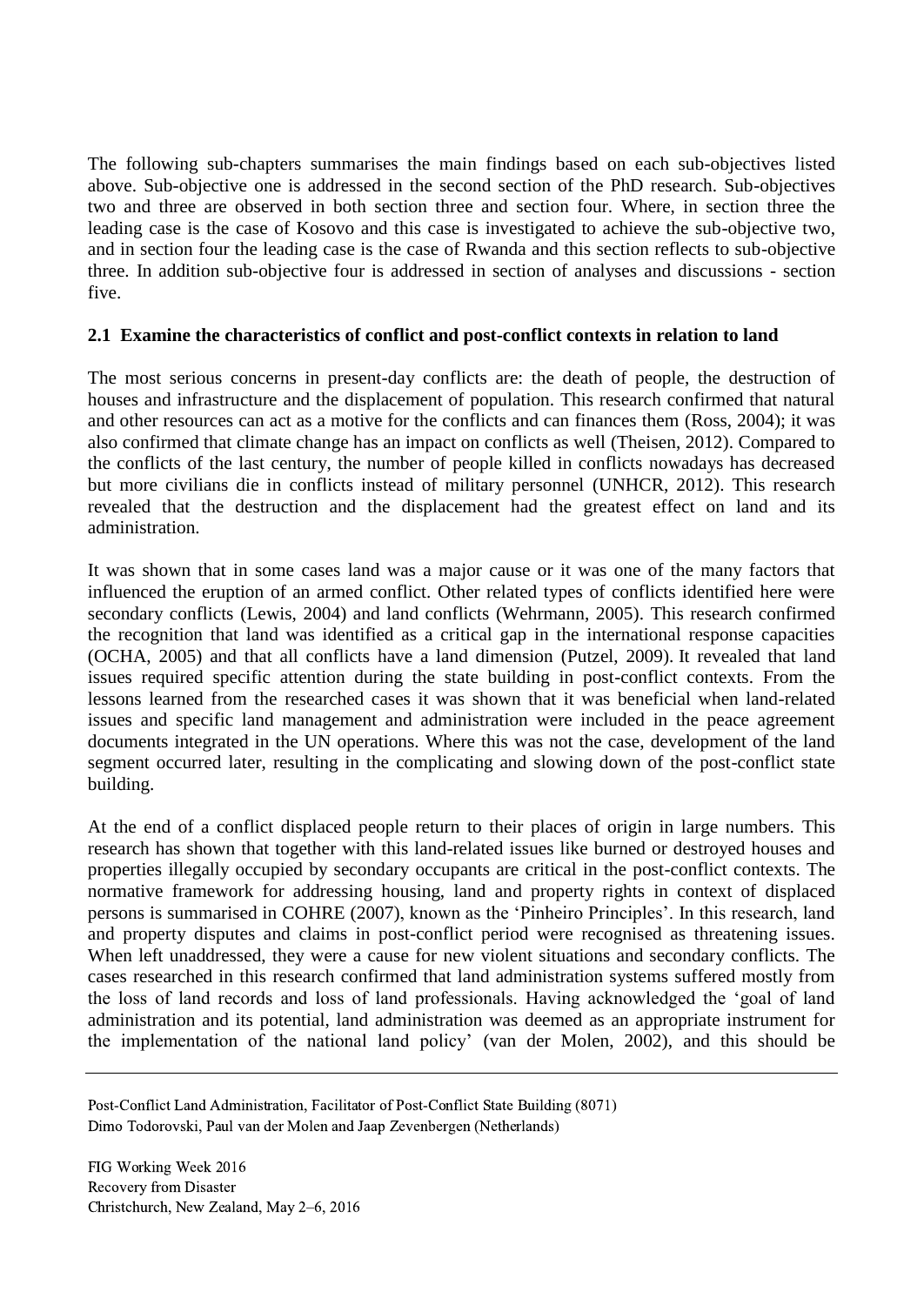embedded in a wider development plan of the state emerging from conflict (Todorovski et al., 2015d).

### **2.2 Explore and identify specific interventions in land administration for post-conflict contexts – the case of Kosovo**

To reach the second objective of this research, a fieldwork for data collection was executed in order to better understand the intervention in land administration in the period before and during the conflict and in the post-conflict period in the case of Kosovo. This research discovered that prior to the conflict administration of land became part of discriminatory practises which fuelled ethnic tension dramatically (Cordial and Rosandhaug, 2008). During the conflict, apart from the most regrettable casualties, major parts of the housing stock were destroyed and property rights were severely violated. At a technical level, in many cadastral offices the existing records were purposely taken away and transported to Belgrade (TOR, 2000). It reveals that at the end of the conflict, the land question was adequately included in the peace agreements, which led to involvement in land matters by UNMIK and the international community (UN, 1999c), in particular UN-HABITAT. This has initiated the development and implementation of the Kosovo Cadastre Support Programme (Anderson and Onkalo, 2004). During the phases of post-conflict development, of the emergency, the early recovery and the reconstruction phase, the international community, the UNMIK administration and local actors developed a system of housing and property rights and related land administration function. It was shown that developments were evident at an institutional and technical level, creating laws and bylaws, organisations, mandates, and offering building up the capacities both in staff and equipment. In addition, an efficient mechanism was put in place to solve the numerous housing and property rights claimed by returning displaced citizens (Cordial and Rosandhaug, 2008). It reveals that all this has created a good basis for further societal development.

All these developments revealed that housing and property rights and the related land administration functions might be seen as contributors to post-conflict state building. Therefore, we observed the interventions in housing and property rights and land administration from the perspective of post-conflict society's theory (Ball, 2001). Contributions from interventions in housing and property rights and land administration can be grouped under the three characteristics for rebuilding post-conflict states: improvement of institutional weaknesses, tackling social and economic problems, and enhancing the security situation. It was discovered that strengthening of the institutional weaknesses in the land sector (implementation programme, land administration and land claim organisations, land law, land policy and building the capacities) were identified as elements that contributed to strengthening of the institutional weaknesses of post-conflict Kosovo. In addition it was shown that interventions in housing and property rights and land administration, which contributed to the development of land associated sectors, were proven as elements that contributed to improving the social and economic problems of the post-conflict Kosovo. Finally, including the specific land administration and land management issues in the peace agreement and land dispute resolution the organisations supported the settlement of the disputes over land and reduced conflict tensions. This research verified that interventions in housing and property rights and land administration were identified as elements that supported reducing the security problems

Post-Conflict Land Administration, Facilitator of Post-Conflict State Building (8071) Dimo Todorovski, Paul van der Molen and Jaap Zevenbergen (Netherlands)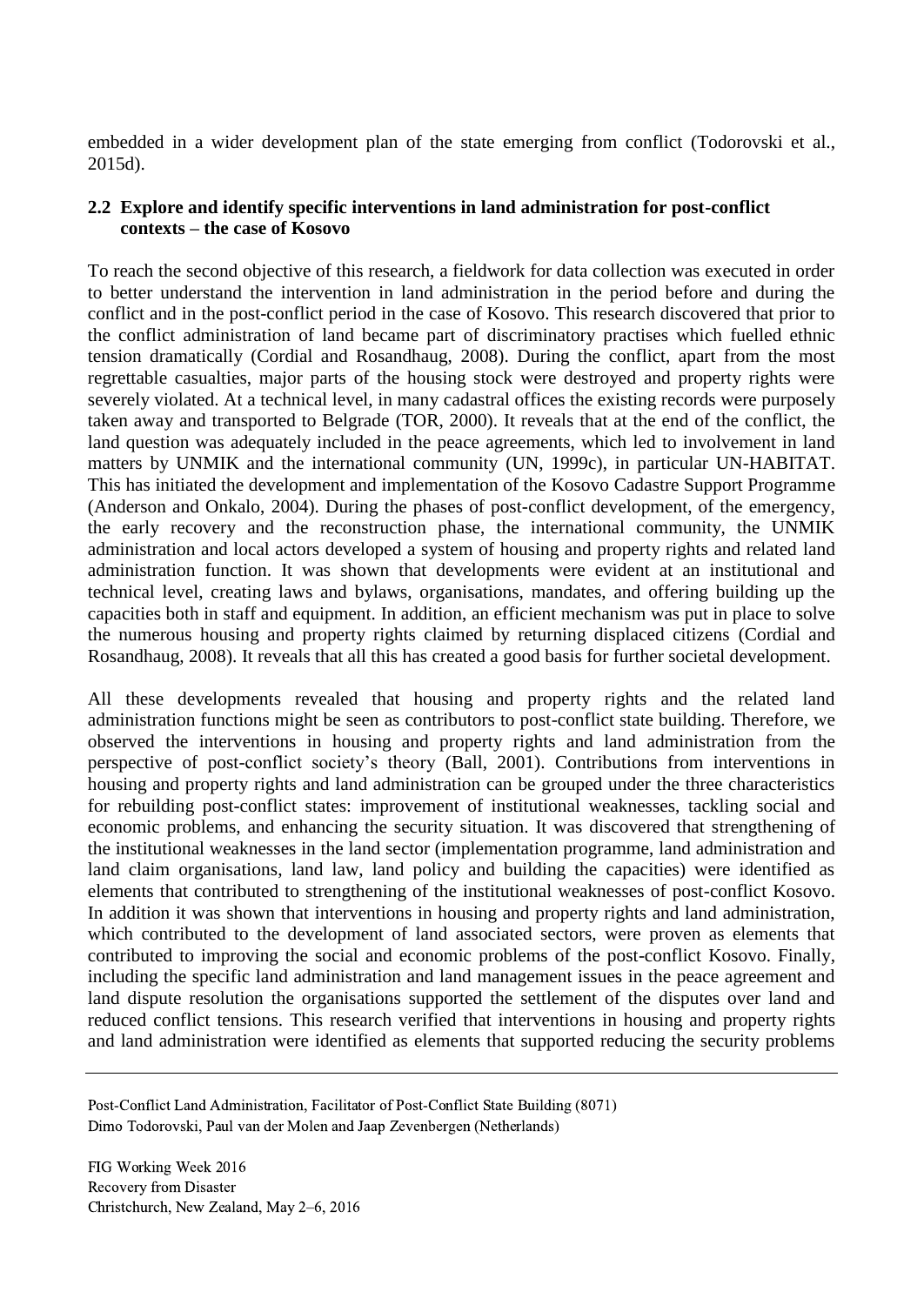in post-conflict Kosovo. These findings led to the conclusion that indeed the interventions in land administration made a positive contribution in addressing each of the three characteristics of rebuilding post-conflict states (Todorovski et al., 2015b).

#### **2.3 Recognize the characteristics of post-conflict state building with focus on land issues – the case of Rwanda**

Section four of this research was dedicated to identifying the characteristics of war-torn societies from theory (Ball, 2001; Takeuchi, 2014) and to relate that to housing land and property issues and land administration in post-conflict context. For this we used the collected evidence from the case of Rwanda (Manirakiza, 2014; Potel, 2014; Songo, 2014).

One of the characteristics of post-conflict state building are institutional weaknesses, which was initially addressed by applying specific land policies. Land policies have significant influence on the population and they contribute to creating legitimacy for the post-conflict state (Hilhorst and van Leeuwen, 2000; Huggins, 2009). It revealed that land policies led to the development of land laws and appointed organisations for enforcement of the policies and the laws. This research showed that land administration organisations and land claim commissions strengthened the governmental structure. Implementation of legal frameworks was most successful via appropriate implementation programs, as shown in the good practice in the case of Rwanda (Gillingham and Buckle, 2014).

Another characteristic of post-conflict state-building activities are ongoing social and economic problems. These problems were tackled from the beginning of the post-conflict period with the promotion of peace, social harmony and reconciliation; in the peace agreement document (R. PAD, 1993). Land-related issues, specifically in relation to a displaced population, were addressed in the same manner. Mediation and advice in allocation of land to returnees, or land policies supported by local authorities, and official land claim commissions for settling land disputes (Potel et al., 2015), as it was shown via the case of Rwanda supported the social situation. Improvement of the service provision, within the land administration sector, via appropriate implementation programs increased the security in land rights. A supportive implementation program in land administration strengthened the development of a land market and the overall economic situation of a post-conflict state (Gillingham and Buckle, 2014).

The security situation is always problematic in a post-conflict context, this was also a case in Rwanda (Prunier, 1997; Takeuchi, 2011). Land dispute resolution institutions were accepted and developed as contributors to overall security in a post-conflict Rwanda (Songo, 2014). Including land dispute resolution institutions in the peace agreement document and in the UN operational guides showed that this can speed up the development of such institutions. Availability of mediation methods or official land dispute resolution institutions was recognized as an element that supported the security situation after the conflict (Todorovski et al., 2015a).

Post-Conflict Land Administration, Facilitator of Post-Conflict State Building (8071) Dimo Todorovski, Paul van der Molen and Jaap Zevenbergen (Netherlands)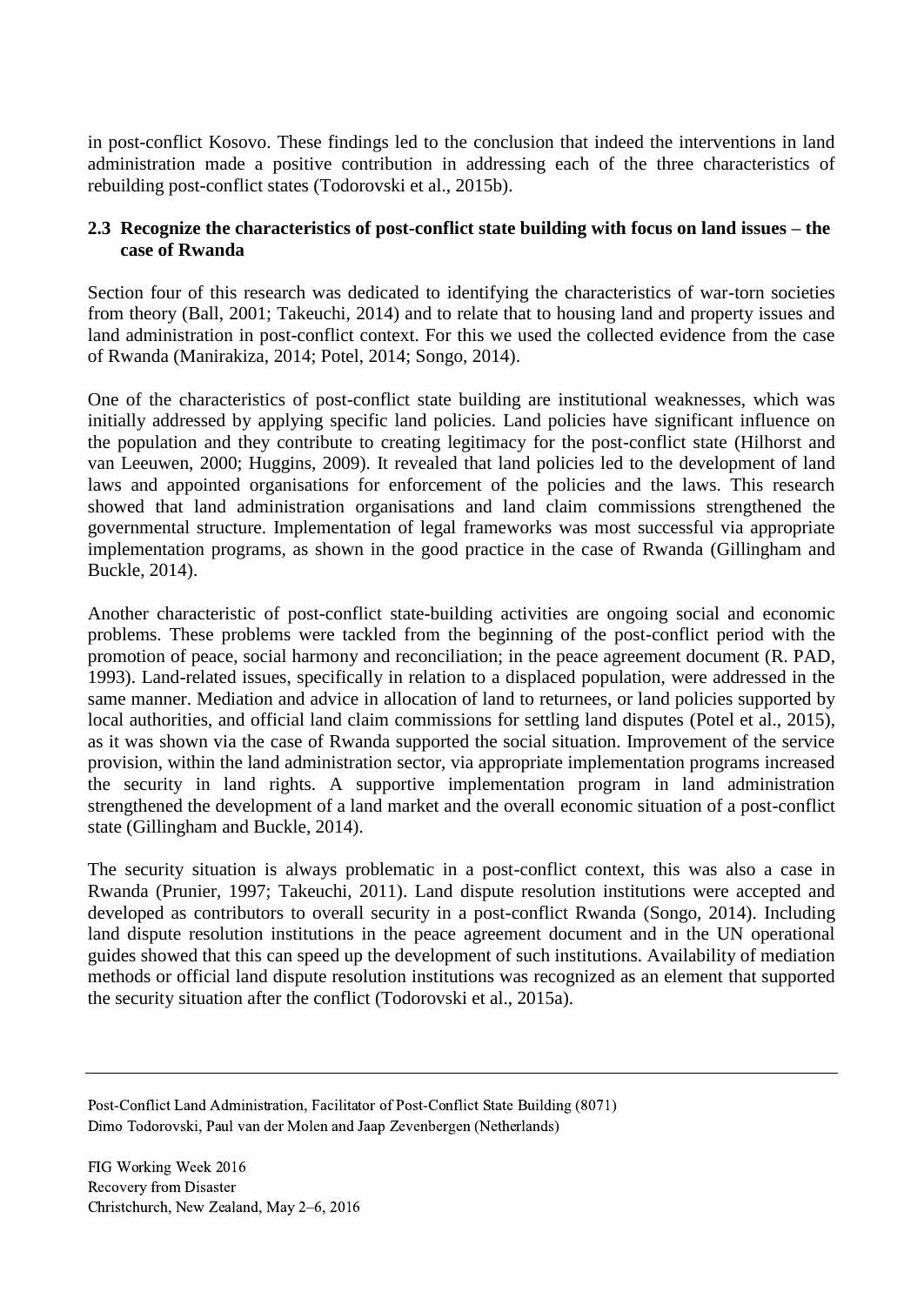This section of the research identified the characteristics for rebuilding post-conflict states and related them with housing and property rights and land administration. The conclusions from this section are that land related issues and land administration indeed play a substantial role in postconflict state building in the case of Rwanda (Todorovski et al., 2015a).

### **2.4 Lessons learned from the supportive case studies**

In order to support the results from the analyses of the data from the main case studies, additional analyses of the same topic is performed in three supportive case studies: Mozambique, Cambodia and Timor-Leste. In the following three sub-sections the results from the analyses of the supportive case studies based on literature review are presented in the same structure as the results from the main case studies.

#### *2.4.1 Case study Mozambique*

The conflict – civil war in Mozambique has characteristics of intra-state conflict which resulted with approximately 6 million internally dispaced persons (IDPs) and refugees – more than any other country in Africa. In the general peace agreement document land issues are mentioned in relation to IDPs and refugees (PAD, 1992). Many IDPs went to the cities and stayed there during and after the conflict but also after the end of the war, many returnees find shelter in the cities and towns – displacement fosters urbanization (Todorovski et al., 2013). During and after the conflict land related issues to IDPs and refugees came on horizon. The situation got much complicated with big lease/concessions given by different governmental actors to national and international companies. Very soon multiple layer land claims and disputes were big challenge of the overall bad state performance related to land (Myers, 1994).

Big presence of international community and donors was evident in post-conflict Mozambique. Land issues were identified as a gap in the international response capacities and were not appropriately addressed by governmental actors in the post-conflict period. After the land was identified as a very important element for the future development of post-conflict Mozambique land issues come very high on the state political agenda. The National Land Policy was developed in 1995. The Land Law was developed in 1996 and came into force in 1997. Regulations for Land Law – rural land have been in force from 1998. In 2000 a technical Annex to the Land Law was adopted related to the processes of identifying and recording the rights of local communities and good-faith occupants (Cossa and de Wit, 2009). Nowadays, it is reputed as one of the best legal land frameworks in Southern Africa. The Government's implementation of the Mozambican Land Law has been criticised for the gap between theory and practice (LANDac, 2012). Land administration was identified as an important element in the post-conflict state building process and for the sustainable development of Mozambique. Therefore this state function went through a continuous development (Todorovski et al., 2013).

Developments in land policy, legislation and the establishment of organisations such as Ad Hoc Land Commission and National Directorate of Land and Forests - DNTF, dealing with land problems and administration reveal that this contributed to post-conflict institutional weaknesses in Mozambique. These developments resulted further in an improvement of the land registration and

Post-Conflict Land Administration, Facilitator of Post-Conflict State Building (8071) Dimo Todorovski, Paul van der Molen and Jaap Zevenbergen (Netherlands)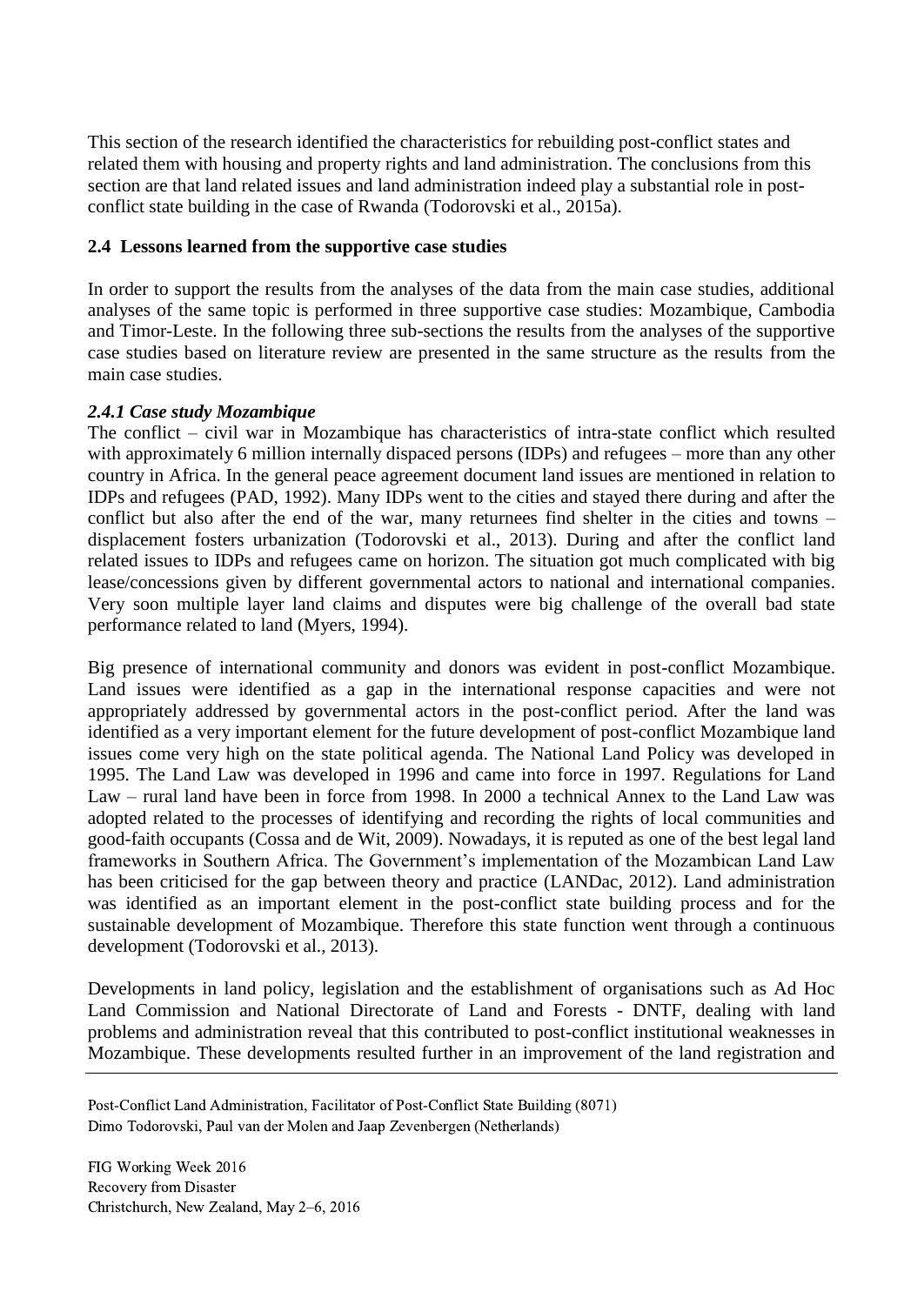land administration system which increased the security of land rights, provision of products and services, and establishment of real property market. Thus, we can conclude that these interventions in land administration supported agricultural productivity, economic development and reduced the social tensions in the case of Mozambique.

## *2.4.2 Case study Cambodia*

Ideological misunderstanding and ethnic divisions could be identified as causes of the protracted civil war in Cambodia which resulted in the death of more than two million people. This conflict, which contained characteristics of intra-state, inter-state and one-sided violence, produced several million IDP's. All citizens of the bigger cities, including Phnom Penh, but also people from the rural areas were constantly displaced during the Khmer Rouge era (1975-79). Private property was abolished, and for the purposes of creating an 'ideal agrarian society' state infrastructure together with all state documentations and archives was destroyed (Robben, 2010). Displacement and creation of the agrarian society increased the land dimension of the conflict in the case of Cambodia. Cambodia is considered an agrarian state where 80% of the population is involved in agriculture (Törhönen, 2001). Effects of the conflict had a big impact on the land administration in Cambodia, where all land records, maps and documentation were lost as well as most land professionals and people educated in land were eliminated during the conflict.

Private ownership was abolished during the Khmer Rouge era. But even with its re-introduction after 1989, Cambodia faced technical, financial, legal and organisational obstacles in performing this very important state function. In the mid-90s developing partners in the land sector, the Governments of Germany and Finland started to provide assistance and support, and consequently things started to improve. The period from 1995 until 2001 is marked by many study projects. This resulted in the development of the Land Policy and new Land Law in 2001, followed by a multidonor Land Management and Administration Project which started in 2002. The project finished in 2009 with the continuation as the second phase named Land Administration Sub Sector Program (Anttonen, 2010). Achievements of these projects were possible with involvement of multidisciplinary stakeholders and they went in alignment with the Government Statement on Land Policy from 2001 in achievement of the national goals: economic development, poverty reduction and good governance. Effects from the conflict, prolonged rebuilding of the state and establishment of all post-conflict state processes (Joseph, 2013). This was also the case with the improvements in the land administration sector. Developments may be later but evident in the land sector of Cambodia, they contribute towards strengthening of the institutions, and towards economic and social development (Todorovski and van der Molen, 2014).

Land disputes and conflicts over properties occurred in Cambodia for a longer period after the end of the conflict. Conflicts over land have increased in Cambodia mainly because of the ambiguity of land rights. One of the typical land disputes involved unregistered lands that become the object of economic land concessions even though people live on the lands. Most frequent conflicts over land and properties were conflicts between the neighbours about their parcel boundaries and conflicts between villages. Cadastral commissions, the National Authority for Land Dispute Resolution, and the courts were the formal institutions that played an important role in dispute settlement. The functions of a commission were defined by the 'Organization and functioning manual' (2002).

Post-Conflict Land Administration, Facilitator of Post-Conflict State Building (8071) Dimo Todorovski, Paul van der Molen and Jaap Zevenbergen (Netherlands)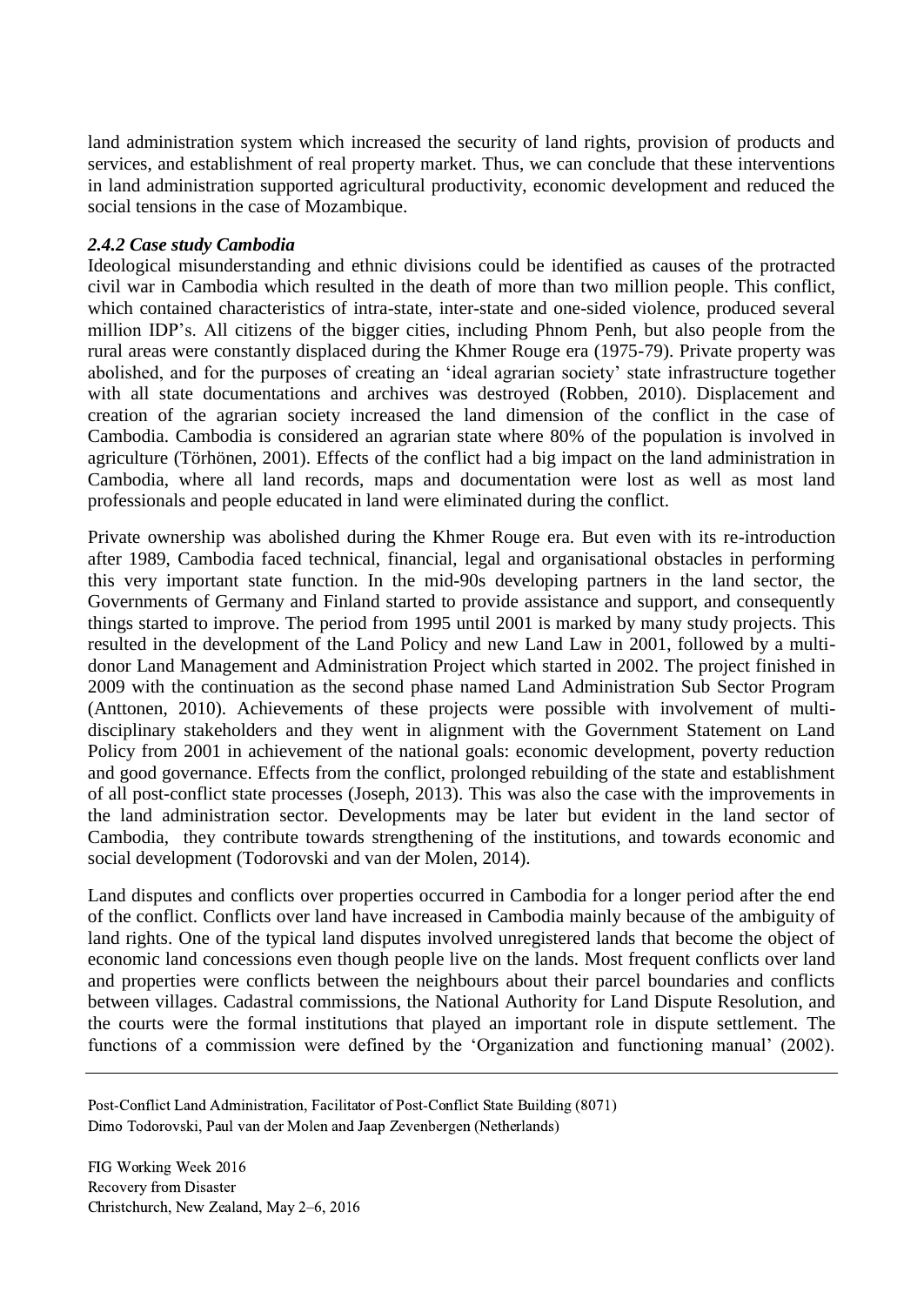Although the cadastral commission system has played a role in the facilitation of land disputes, it has not been able to keep up with the increasing number of land disputes. The National Cadastral Commission report (2008) pointed out that five years after the establishment of the commission, only 1/3 of land-claims have been solved (Sekiguchi and Hatsukano, 2013). Therefore we conclude that resolution of land disputes and claims is questionable as regards overall security in Cambodia.

#### *2.4.3 Case study Timor-Leste*

The history of Timor-Leste in the period of 1974-1999 is marked with violations of human rights such as: self-determination, killing and disappearance, forced displacement and famine, detention and torture, violation of the laws of war, political trials, sexual violence, violations of the rights of the child, and violations of economic and social rights (CAVR, 2005). The land administration in Timor-Leste was heavily influenced by the colonial and conflict characteristics. The largest impacts on the land administration issues were: displacement, illegal occupation, destruction of infrastructure and houses, land records burned and destroyed, and land professionals fleeing the country (Fitzpatrick, 2002). The rule of law being essential to a state emerging from a conflict, we found that developments of the legal land framework, the establishment of organisations dealing with administration of land, and the participation of communities and the citizens in the land sector (USAID, 2012), contributed to the realisation of the rule of law in the case of Timor-Leste.

Legitimacy of state initially was supported by involvement of the UN mission in Timor-Leste UNITAET and international community; the land sector was supported by UN-HABITAT. The post-conflict governmental structure was supported by the creation and performance of the National Directorate for Land, Property and Cadastral Services (DNTPSC) an organisation responsible for land registration and administration, and the registration of disputed properties. DNTPSC, with the support of UN and international donors, significantly improved the legal framework and operational procedures. Training and education of the staff of DNTPSC was and still is supported by capacity building projects funded by international donors. Post-conflict land administration had a positive role in strengthening of the institutional weaknesses of Timor-Leste (Todorovski et al., 2015c).

Addressing land issues in the Agreement Document (AD, 1999) was a first step of involvement of specific land disputes mechanisms and land administration in the improvement of the economic and social situation. DNTPSC assisted with displacement and destroyed properties by providing cadastral products and services - when they became available. The project Strengthening Property Rights in Timor-Leste supported by USAID (USAID, 2012) and the National Recovery Strategy had a successful implementation, which to a high degree put an end to the long and difficult problems of the displaced people (Van der Auweraert, 2012). It is believed that the project and the strategy had a beneficial impact on social life in support of the overall difficult economic situation in Timor-Leste. Development of land administration, specifically the creation of the land records that had been destroyed and were unavailable, contributed to the service provision to all landrelated sectors and significantly increased the security of the land rights. This was also seen as a support of the establishment of the land market within the overall economic development. As discussed here, interventions in land administration contributed to the improvement of the economic and social situation of Timor-Leste

Post-Conflict Land Administration, Facilitator of Post-Conflict State Building (8071) Dimo Todorovski, Paul van der Molen and Jaap Zevenbergen (Netherlands)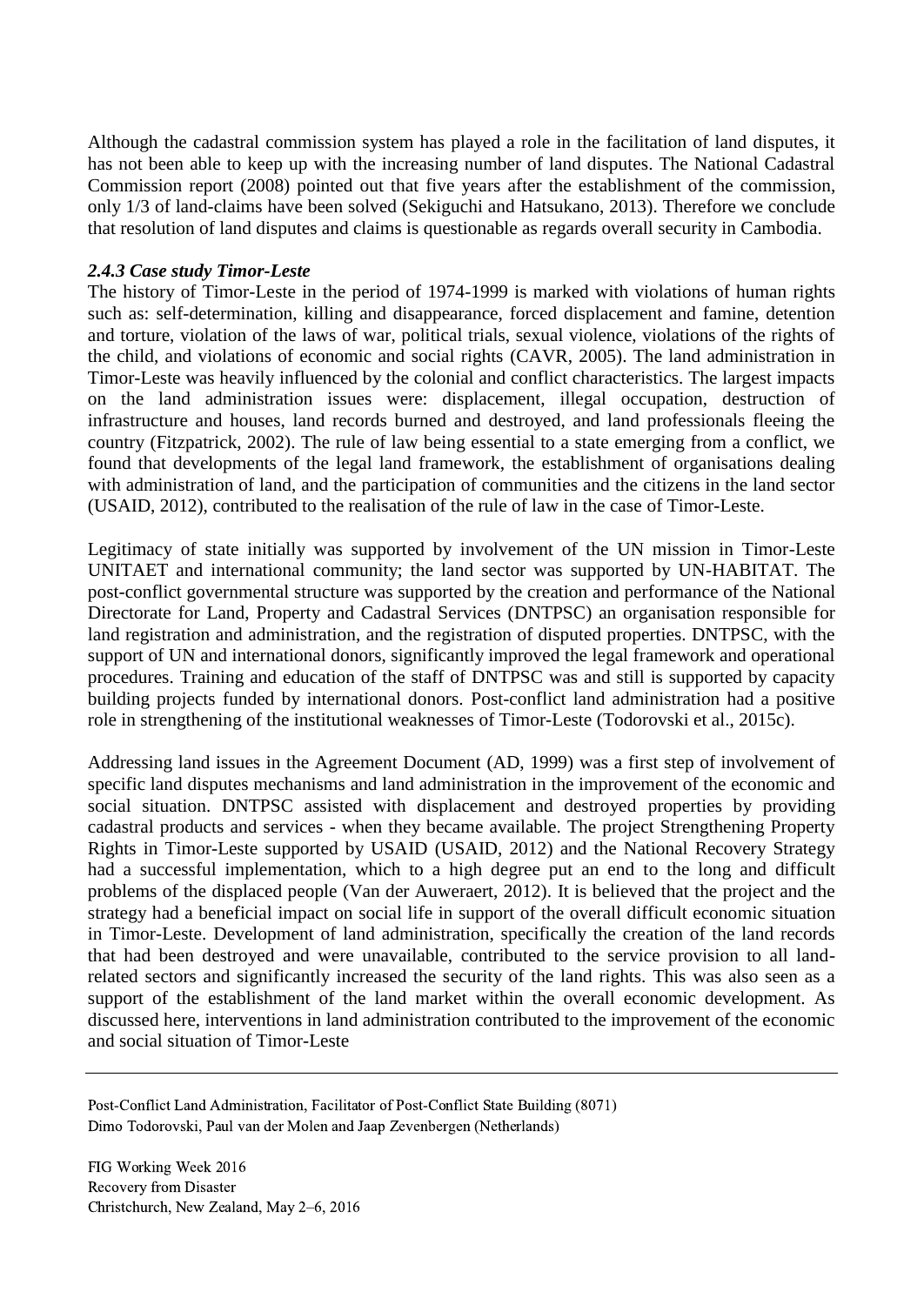Land administration issues that contributed to the security situation in other post-conflict cases were creation and availability of functional land dispute resolution mechanisms. With the Law No. 1/2003 this duty for the case of Timor-Leste was briefly given to the DNTPSC, but further legal legislation, operations and procedures were not developed at that time. It was identified that within the registration process there was a possibility to map the disputed parcels. These maps were publicly displayed at easily accessible points in the communities. It is believed that this stopped the continuation of the illegal land and property transactions; with this conflicts over disputed properties were significantly reduced (Todorovski et al., 2015c). From the video statement of a village chief from Timor-Leste we can derive that registration of land in the land administration system and availability of lease agreements and land records, resulted in preventing conflicts over land. In the past these conflicts over land were a regular practice but nowadays, with availability of the lease agreements, this is reduced especially in inheritance cases (Mokokoane, 2014). These developments to some degree supported to the security situation of post-conflict Timor-Leste.

#### **2.5 Assess which interventions in land administration in post-conflict contexts took place and how those interventions could be recognised as a facilitator of post-conflict state building**

The fifth section of the PhD research aimed at increasing the understanding of the relation of interventions in land administration in conflict and post-conflict contexts with post-conflict state building. In order to achieve this, a qualitative research approach was applied on two main case studies: Kosovo (in section three) and Rwanda (in section four), deriving empirical data from the cases. Findings from the main case studies were supported with three supportive case studies: Mozambique (Todorovski et al., 2013), Cambodia (Todorovski and van der Molen, 2014) and Timor-Leste (Todorovski et al., 2015c); where, collecting data was on the bases of literature review.

Thirteen elements of the post-conflict state building that influence or are influenced by land and land administration issues, grouped under the three main characteristics, were identified in the *(1) framework for rebuilding post-conflict states* taken from a theoretical perspective. These elements are presented the following Table 1:

| <b>Institutional Weaknesses</b> | <b>Economic and Social Problems</b> | <b>Security Problems</b>   |
|---------------------------------|-------------------------------------|----------------------------|
| - Legitimacy of the state /     | - Displacement                      | - Peace and reconciliation |
| political leaders               | - Destroyed properties and          | - Conflicts over land and  |
| - Political system              | infrastructure                      | property                   |
| - Government structure          | - Participation/Cooperation         |                            |
| - Legal framework               | International community and local   |                            |
| (Policies, Law and              | authorities                         |                            |
| Administration)                 | - Citizen participation             |                            |
| - Building Capacities           | - Low economic activities           |                            |
|                                 | - Lost/destroyed state records      |                            |

Table 1: A framework for rebuilding a post-conflict state

Post-Conflict Land Administration, Facilitator of Post-Conflict State Building (8071) Dimo Todorovski, Paul van der Molen and Jaap Zevenbergen (Netherlands)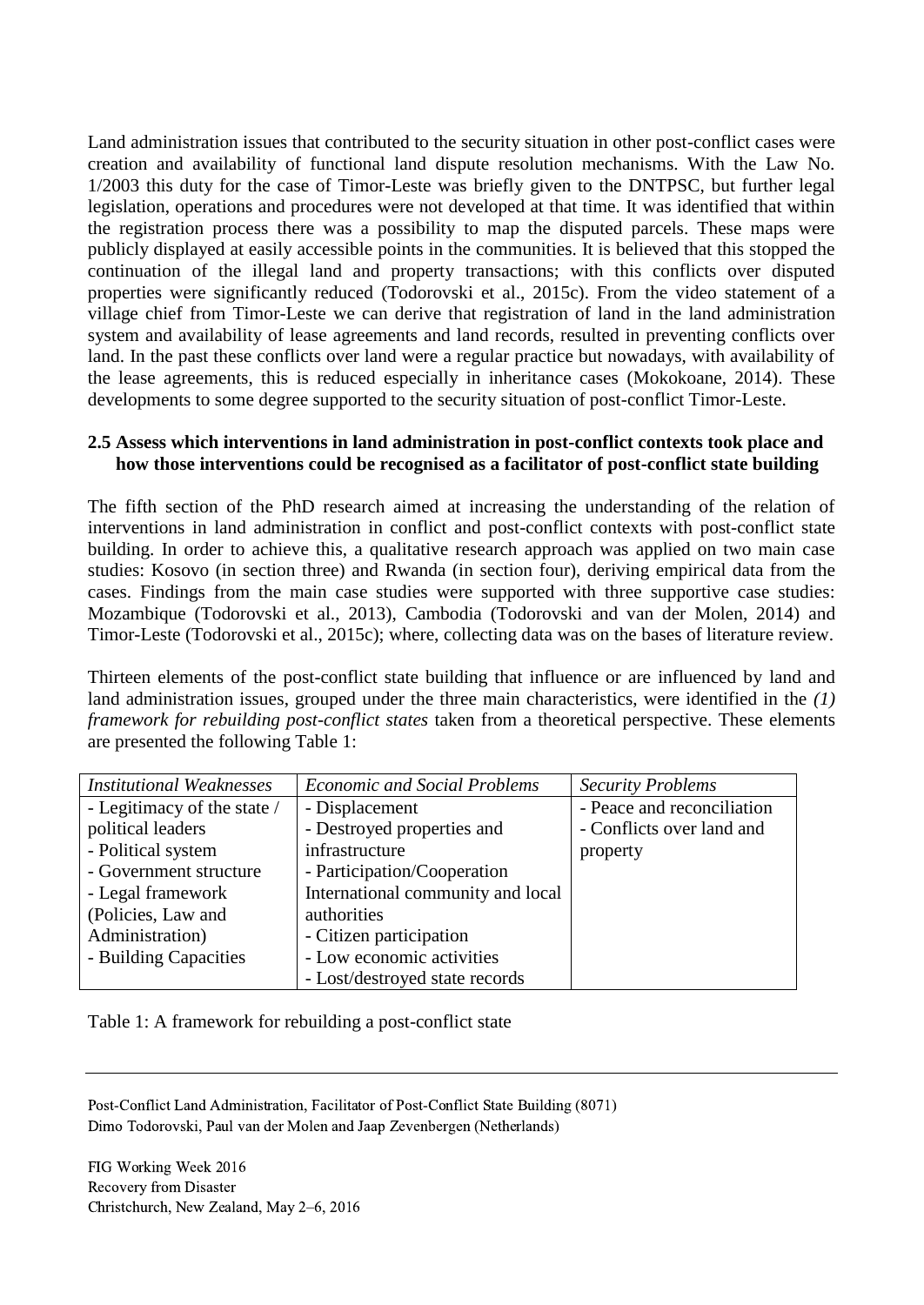Lessons learned from the cases were based on empirical data from the main cases and supported by the findings from the supportive case studies. Accordingly, the table containing *(2) interventions in land administration for post-conflict state building* was derived. The Table 2 was adopted as follows:

| Interventions in land administration for post-conflict<br>state building                         | Kosovo    | Rwanda     | Mozambique | Cambodia   | Timor-Leste |
|--------------------------------------------------------------------------------------------------|-----------|------------|------------|------------|-------------|
| <b>National Land Policy</b>                                                                      | $\sqrt{}$ | V          | V          | $\sqrt{ }$ |             |
| Cadastre / Land Law                                                                              | V         | $\sqrt{}$  | $\sqrt{}$  | $\sqrt{}$  |             |
| Land administration organisations                                                                | $\sqrt{}$ | $\sqrt{ }$ | $\sqrt{}$  | $\sqrt{}$  | N           |
| Land-claims commissions                                                                          | $\sqrt{}$ | $\sqrt{ }$ | $\sqrt{}$  | $\sqrt{}$  | N           |
| Implementation program / project                                                                 | $\sqrt{}$ | $\sqrt{}$  |            | $\sqrt{}$  |             |
| Ad hoc land policies: land sharing, state land for<br>housing and village settlements            |           | V          |            |            |             |
| Specific land management / administration issues in<br>peace agreement documents                 | V         | $\sqrt{ }$ |            |            |             |
| Land registration improved/created                                                               | $\sqrt{}$ | V          | V          | $\sqrt{}$  | J           |
| Recover/create land records                                                                      | $\sqrt{}$ | $\sqrt{}$  | $\sqrt{}$  | $\sqrt{}$  |             |
| Train/educate land professionals                                                                 | $\sqrt{}$ | $\sqrt{}$  | V          | $\sqrt{}$  |             |
| Cadastre products and services for displaced<br>population and destroyed infrastructure & houses |           |            |            |            |             |
| Land dispute mechanisms (by mediation or<br>adjudication)                                        | V         | V          | V          |            | N           |

Table 2: Interventions in land administration for post-conflict state building

For the final discussions and for the analytical generalisation correlating analyses were performed in a three-dimensional matrix, where the theoretical propositions (1) and (2) formed a skeleton of

Post-Conflict Land Administration, Facilitator of Post-Conflict State Building (8071) Dimo Todorovski, Paul van der Molen and Jaap Zevenbergen (Netherlands)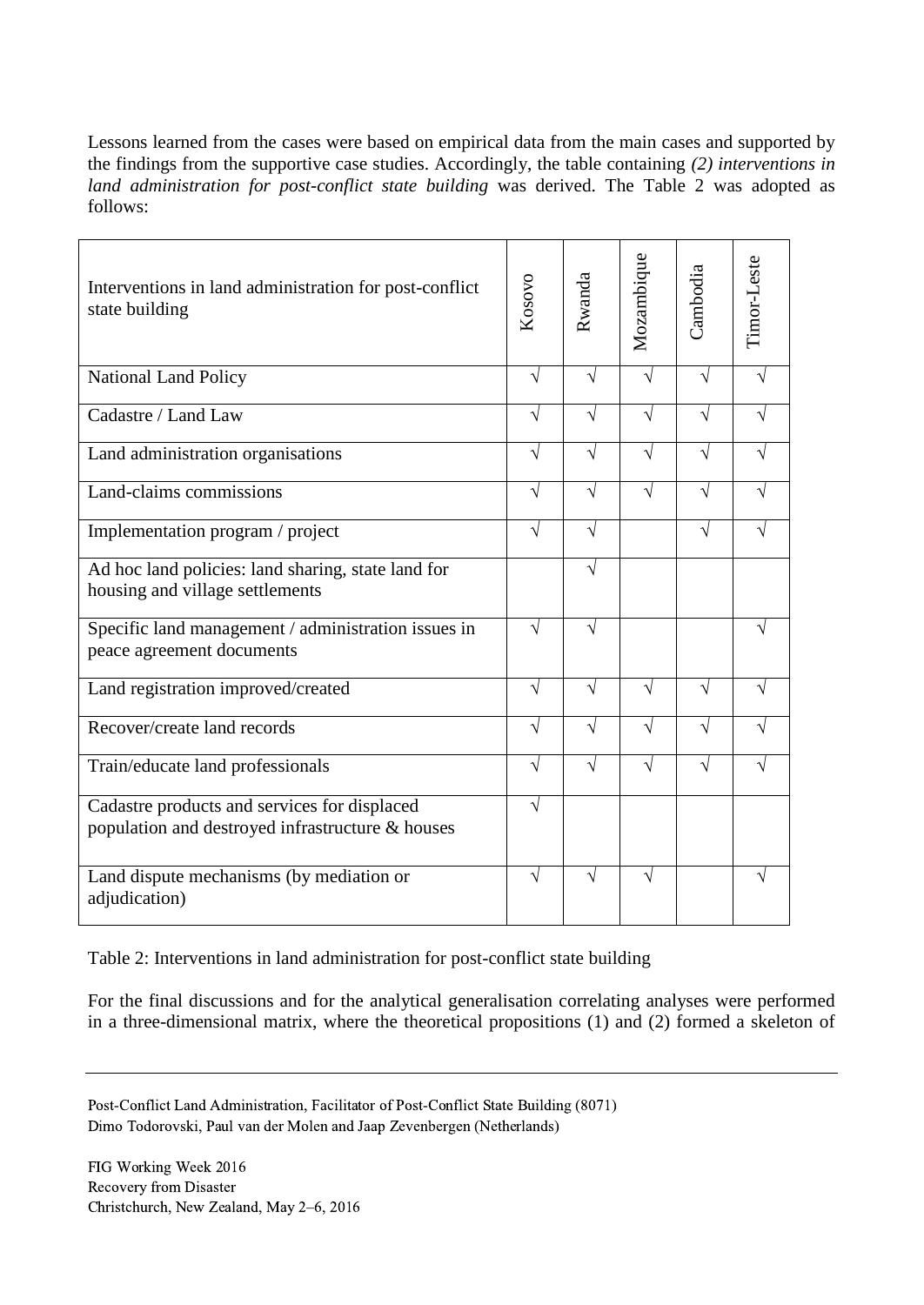the matrix and empirical data from the main case studies constitutes the third dimension (Todorovski, 2016). The three-dimensional matrix is as presented here as follows:

|                                                                        |                          |                                                                                       | Characteristics for rebuilding post-conflict states |                          |                  |                           |                 |                            |                                      |                           |                |                         |                   |                        |                            |                                                 |         |                      |                     |  |
|------------------------------------------------------------------------|--------------------------|---------------------------------------------------------------------------------------|-----------------------------------------------------|--------------------------|------------------|---------------------------|-----------------|----------------------------|--------------------------------------|---------------------------|----------------|-------------------------|-------------------|------------------------|----------------------------|-------------------------------------------------|---------|----------------------|---------------------|--|
|                                                                        |                          |                                                                                       |                                                     | Institutional weaknesses |                  |                           |                 |                            | Economic and social problems         |                           |                |                         |                   |                        |                            |                                                 |         | Security             |                     |  |
|                                                                        | Kosovo (K)<br>Rwanda (R) |                                                                                       |                                                     |                          | Ñ                | m                         | 4               | S                          | 6                                    |                           |                | 8                       |                   | ō                      | $\mathbf{r}$               | Ξ                                               |         | 2                    | n                   |  |
|                                                                        |                          |                                                                                       | Legitmacy of the state                              | political leaders        | Political System | Government structure      | Legal framework | <b>Building Capacities</b> | Displaced Population                 | Destroyed houses and      | infrastructure | Participation of IC and | local authorities | Citizens participation | economic activities<br>Low | Loss/destroyed state                            | records | Peace/reconciliation | Conflicts over land |  |
|                                                                        | $\overline{2}$           | Land dispute<br>mechanisms                                                            | KR                                                  |                          | 网<br>×           | KR                        | ø<br>⊠          | KR                         | $\overline{\mathbf{K}}$              | KR                        |                | KR                      |                   | $\overline{K}R$        |                            | $\overline{\mathbb{K}}$ $\overline{\mathbb{K}}$ |         | ≃                    | KR                  |  |
|                                                                        | Ξ                        | Cadastral products<br>and services                                                    |                                                     |                          |                  |                           |                 | M                          | M                                    | M                         |                |                         |                   | ×                      | ⊠                          |                                                 |         |                      | ≍                   |  |
|                                                                        | $\frac{1}{2}$            | Train / educate land<br>professionals                                                 |                                                     |                          |                  | ≃<br>K                    |                 | KR                         | $\overline{\mathbb{R}}$              | KR                        |                | KR                      |                   | $\overline{K}R$        |                            | $\overline{\mathbb{k}}$                         |         | ⊻                    | KR                  |  |
|                                                                        | Ö                        | Land records:<br>creation / recovery                                                  | ø<br>×                                              |                          |                  |                           |                 | KR                         | $\overline{\mathbb{R}}$              | $\overline{\mathbf{K}}$ R |                | KR                      |                   | KR                     | KR                         | $\overline{\mathbf{K}}$ $\mathbf{R}$            |         | ∝                    | KR                  |  |
|                                                                        | œ                        | Land Registration<br>improved / created                                               | ≃<br>M                                              |                          | 罓<br>⊠           | KR                        |                 | KR                         | $\overline{\mathbf{K}}$ $\mathbf{R}$ | KR                        |                | KR                      |                   | KR                     | KR                         | $\overline{\mathbf{K}}$ $\mathbf{R}$            |         | ∝                    | KR                  |  |
|                                                                        | ∼                        | Land management /<br>administration in                                                | ø<br>×                                              |                          | 网<br>¥           | KR                        | KR              | KR                         | $\overline{\mathbb{R}}$              | KR                        |                | KR                      |                   | KR                     |                            | $\overline{\mathbb{K}}$ $\overline{\mathbb{K}}$ |         | ≃                    | KR                  |  |
|                                                                        | G                        | Ad hoc land policies                                                                  | $\approx$                                           |                          | ≃                |                           |                 | 혀                          | 罓                                    | ×                         |                | ≃                       |                   | ᆋ                      |                            |                                                 |         | ≃                    | ×                   |  |
| Interventions in land a dministration for post-conflict state building | n                        | Implementation<br>programmes                                                          | ہے<br>M                                             |                          | ᆇ<br>×           | œ<br>M                    | ᆇ<br>⊠          | 혀<br>M                     | ≃<br>M                               | M                         |                | ×                       |                   | ᆇ<br>×                 | ≃<br>M                     | M                                               |         | e.<br>⊠              | M                   |  |
|                                                                        | 4                        | Land-claims<br>commission                                                             | ø<br>R                                              |                          | KR               | $\overline{\mathbf{K}}$ R | KR              | $\overline{\mathbf{K}}$ R  | $\overline{\mathbf{K}}$ R            | KR                        |                | KR                      |                   | KR                     |                            | $\overline{\mathbb{K}}$                         |         | ≃<br>R               | K R                 |  |
|                                                                        | m                        | Land administration<br>organisations                                                  | $\overline{\mathbf{K}}$ $\mathbf{R}$                |                          | ≃<br>M           | $\overline{\mathbf{K}}$ R | 网<br>Ñ          | 적<br>M                     | $\approx$<br>M                       | KR                        |                | KR                      |                   | ≃<br>☑                 |                            | r<br>M                                          |         | ≃<br>M               | 网<br>¥              |  |
| $\blacksquare$                                                         | $\mathbf{\tilde{c}}$     | Land / Cadastre Law                                                                   | R<br>×                                              |                          | ≃<br>M           |                           | 网<br>M          | 网<br>M                     | 网<br>M                               |                           |                | ≃<br>M                  |                   | 网<br>M                 |                            | ≃<br>M                                          |         |                      |                     |  |
|                                                                        |                          | Post-Conflict Land Administration, Facilitator of Post-Conflict State Building (8071) |                                                     |                          |                  |                           |                 |                            |                                      |                           |                |                         |                   |                        |                            |                                                 |         | KR                   | KR                  |  |

Dimo Todorovski, Paul van der Molen and Jaap Zevenbergen (Netherlands)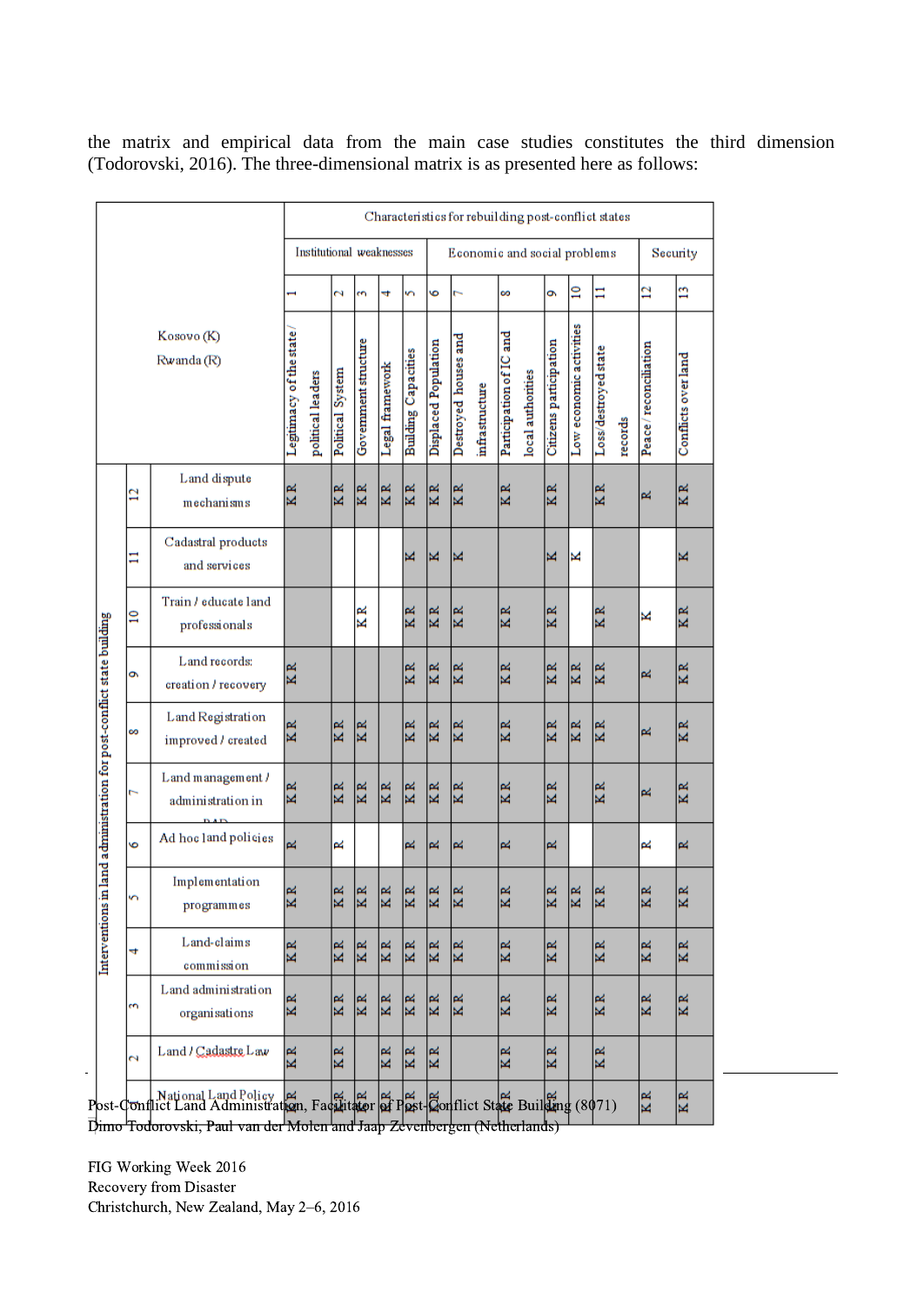Matrix 1: Interventions in land administrationthat facilitate post-conflict state building

Correlation analyses enriched the analytical generalisation in discussions on how interventions in land administration facilitate post-conflict state building. The research first derived general findings on land, conflict and post-conflict contexts and, finally, specific findings were presented as in the framework for rebuilding post-conflict states grouped as: institutional weaknesses, economic and social problems, and serious security problems.

*General findings on land, conflict and post-conflict contexts:* Our cases showed that in some cases land was a major cause or it was one of many fuelling factors that influence the eruption of armed conflict. Therefore, land issues required specific attention during the state building in post-conflict contexts. This confirms the recognition that all conflicts have a land dimension. From the lessons learned from the cases it was beneficial that specific interventions in land administration and landrelated issues were included in the peace agreement documents integrated in the UN operations. Our findings showed that if this was not the case, development of the land segment occurred later, resulting in complicating and slowing down the post-conflict state building. Where applicable it was beneficial to quickly adopt ad hoc land policies, which strengthened the legitimacy of the state and supported the political stability. Developments in the land sectors with reference to land legislation, organisations with mandate for its enforcement, and participation by citizen and authorities involved, contributed to the rule of law in the specific post-conflict states.

In regard of *institutional weaknesses,* this research shows that development of a National Land Policy in post-conflict contexts resulted in a benefit to all related users. This was most efficient when it was developed within a broader National Development Strategy jointly created and accepted by all related stakeholders. The land policy needs to contain clear directions about the development of the land law and appointment of specific organisations with a mandate for enforcement of the law and the policy. In all researched cases the creation of specific organisations, such as land administration organisations and land-claims commissions, revealed that this supported the governmental structure and strengthened the weak post-conflict political system. In addition, capacity building was required and implemented in relation to the legal framework, the creation of organisations, the education and training of land professionals and equipment. Building capacities in all cases were supported by the assistance from international actors or development partners. Findings from this research have shown that the mentioned land-related activities are most effective and efficient when developed with international assistance and through implementation programmes. Interventions in land administration as discussed in the final analyses in section five of the PhD research, contributed to the improvement in the low legitimacy of the political leaders and legitimacy of the state as well. For one of our cases, Rwanda, findings showed that building the legitimacy of the state initially was based on the *ad hoc* land sharing policy, allocation of state land, and housing and village settlements.

Post-Conflict Land Administration, Facilitator of Post-Conflict State Building (8071) Dimo Todorovski, Paul van der Molen and Jaap Zevenbergen (Netherlands)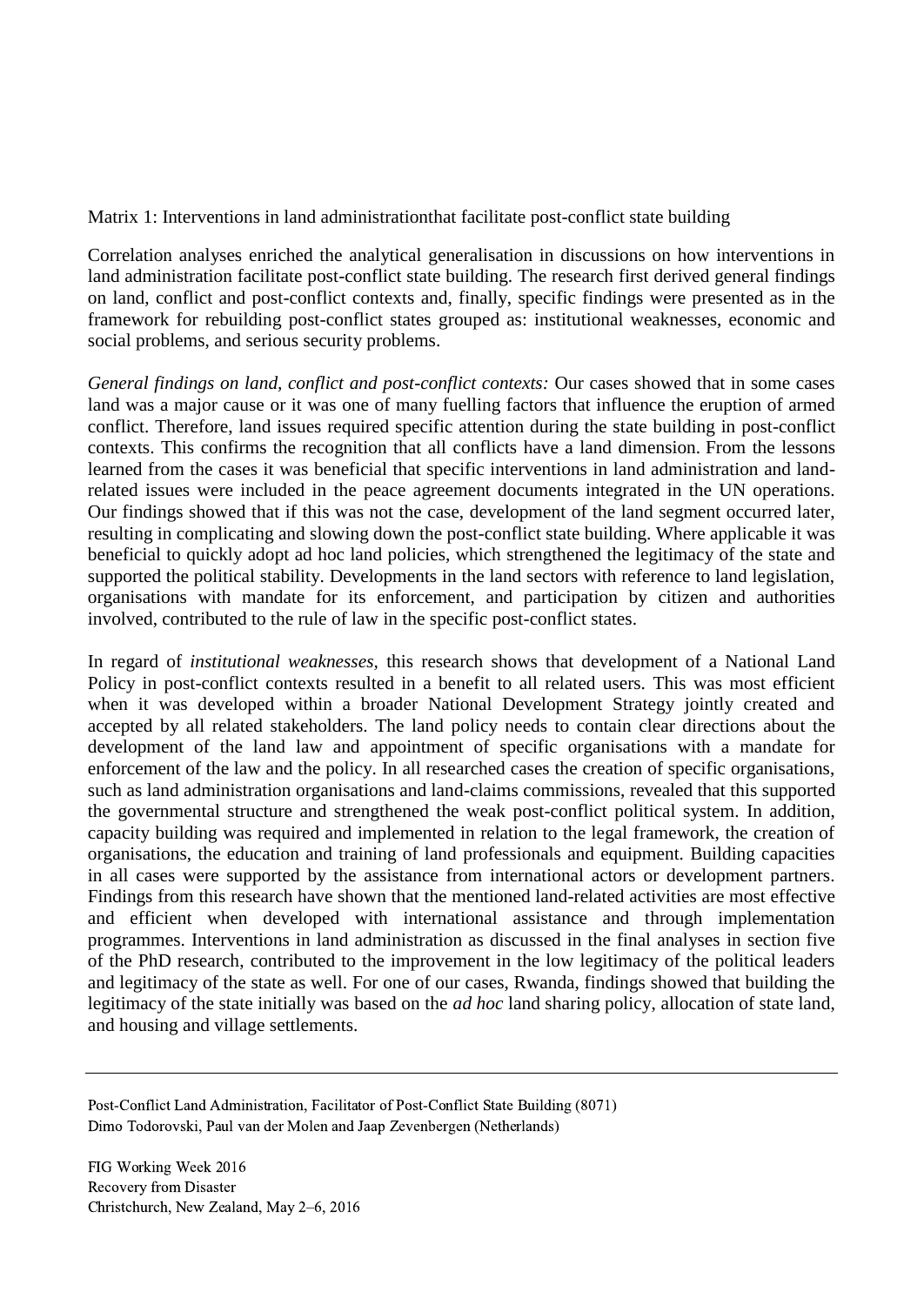In regard to *economic and social problems,* this research concluded the following. Addressing the specific land management/administration intervention in the peace agreement documents in three researched cases (Kosovo, Rwanda and Timor-Leste) and addressing land issues as regards displaced persons in all cases was a first step of involvement of land and its administration in the improvement of the economic and social situation in post-conflict contexts. In addition, the creation of specific land-claim commissions and land administration organisations supported the population and specifically the displaced people in settling the land disputes and reduced the social and security tensions. The aim of land administration organisations is the creation or improvement of the land registration and land administration system. Our cases showed that this was successfully realized, supported by implementation programmes or projects, which further contributed to a sustainable development and supported the real estate market. The success of the implementation programmes and projects, as was a case in the main case studies (Kosovo and Rwanda), reveals, that it influenced the economic development and reduced social tensions. Development of land administration, specifically in the creation of land records in four cases or recovery of the land records (as in the case of Kosovo), contributed to the service provision to all land-related sectors and significantly increased the security of land rights. This supported the establishment of the land market and improved the overall economic development. This research showed that when land records become available, provision of land products and services assisted the requirements in case of displacement and destroyed properties.

The *security situation* in post-conflict contexts by default is tense and fragile, with a large military presence. Addressing specific land management/administration (as in the cases of Kosovo, Rwanda and Timor-Leste) and land related issues in regards of displaced population in the peace agreement document, as was shown in all five cases of this research, to some degree contributed to address the difficult security situation. Land dispute and claim mechanisms (using mediation or adjudication methods) were adequately developed in each of our cases. In addition, this research revealed that these mechanisms are seen as instruments that supported the settlement of the disputes over land and reduced conflict tensions.

The main findings from this research presented here lead to the conclusion that the main research objective was achieved. Namely, the interventions in land administration that took place in postconflict contexts were identified and it was elaborated how those interventions facilitate postconflict state building.

## **3 IMPLICATION OF THE RESULTS**

This chapter discusses the implication of the results from the PhD research for their contribution in general and in addition specifically in regard of 1) knowledge and literature, 2) policy formulation and implementation and 3) the practitioners.

General implication of the results from this study for all is that the identified interventions for postconflict state building coincide with interventions that are an integral part of the literature on contemporary land administration and successful development programs in those fields. Our list of

Post-Conflict Land Administration, Facilitator of Post-Conflict State Building (8071) Dimo Todorovski, Paul van der Molen and Jaap Zevenbergen (Netherlands)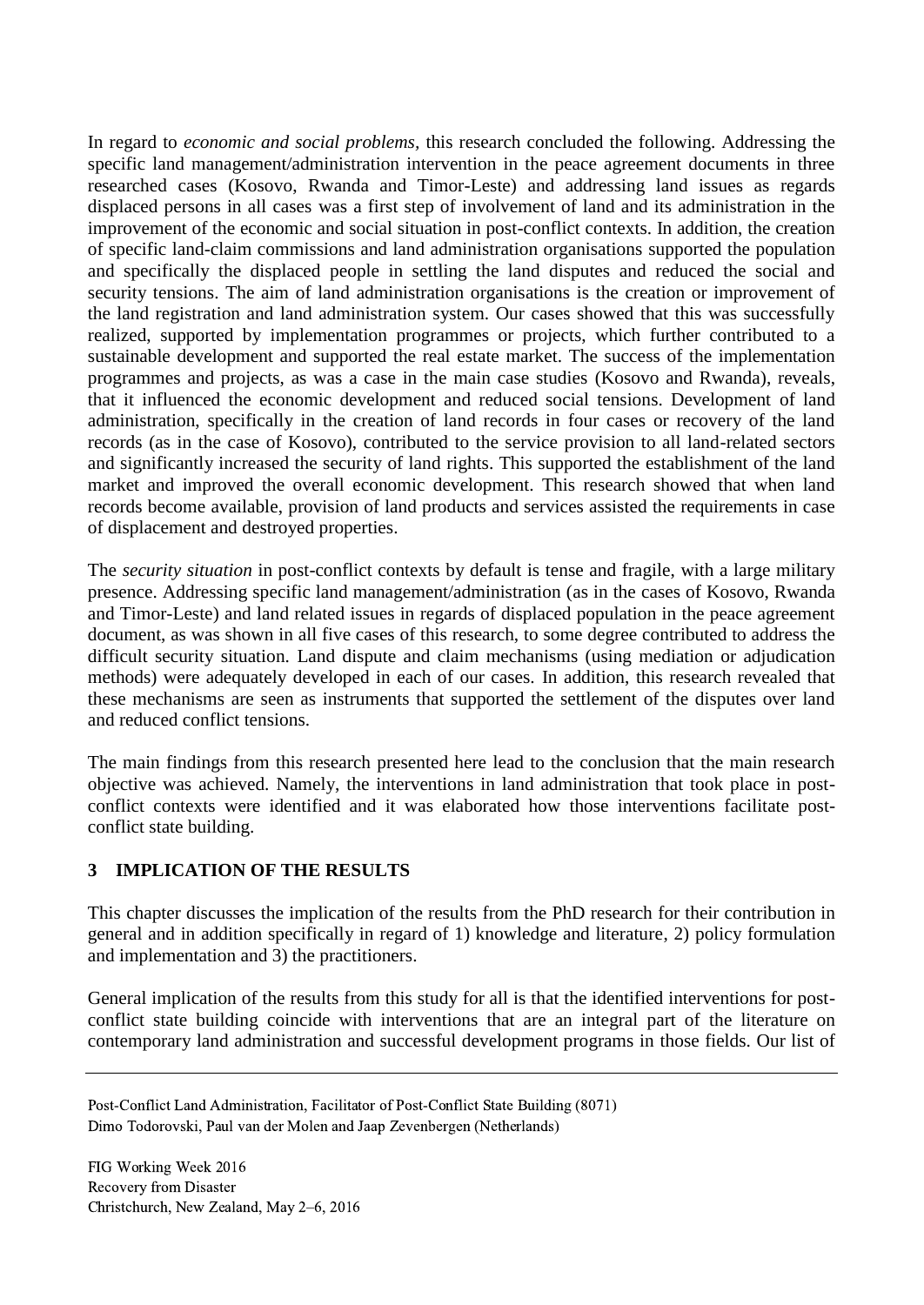interventions additionally contains creation and availability of land dispute mechanisms, mainly because land disputes and conflicts over properties are more present in post-conflict contexts than in times of peace. Since disputes and conflicts over land are present almost in all societies globally, the ways that those were addressed and elaborated in the case studies of this research, would be beneficial and could be integrated in other well-performing land administration systems as well.

#### **3.5 Knowledge and literature**

As discussed in several sections of the PhD research, land and its administration are increasingly recognised as important elements, in conflict and in post-conflict contexts in literature, but also in international community reports and policy documents, and in practitioners' reports. However, there is limited literature on land administration within post-conflict state building. This research adds the issues of interventions in land administration for post-conflict state building to the land administration literature, literature on peace and conflict, and post-conflict state building literature. The results from this research enrich the understanding of land administration as a facilitator of post-conflict state building.

Literature: EU-UN (2012), Unruh and Williams (2013b) and Takeuchi (2014), revealed research on land and conflict or land and property for peace building. This research tackled the gap in the knowledge and provided new literature contributing to two aspects. In regard of extending the knowledge for land professionals engaged in rebuilding post-conflict societies, the case studies showed that too few land professionals with relevant knowledge in land administration and related issued are engaged in post-conflict contexts. This research and its findings provide a solid base for increasing the knowledge body for the academia involved in this segment and for the land professionals in this regard. In addition, it enhances the knowledge about the post-conflict state building process by identifying which interventions in land administration can be applied and how they could support this process. This provides new literature for researchers and professionals in the fields of peace and conflict studies and post-conflict state building studies.

## **3.6 Policy formulation and implementation**

The identified need that land issues should be on the agenda of the international community and included in the negotiations for the peace agreement or National Land Policy of the states emerging from conflict was acknowledged once again in this research.

Policies and legislation lay the foundation for state building: the process of their formulation and implementation is closely related and strengthens the state building process. Our case studies showed that this is of particularly importance in post-conflict contexts. In regard of developing a national land policy, the policy should be developed as an integral part of the broader National Development Strategy. It is recognised that the rule of law is critical to states emerging from a conflict on their way towards stability and long-lasting peace. It is important that the rule of law is not only provided for in the law but is also practiced by the officials of the state, allows participation of the citizens and is enforced by the courts. Adaptations of the land policy led to development of land laws and to the establishment of organisations that have a mandate for their

Post-Conflict Land Administration, Facilitator of Post-Conflict State Building (8071) Dimo Todorovski, Paul van der Molen and Jaap Zevenbergen (Netherlands)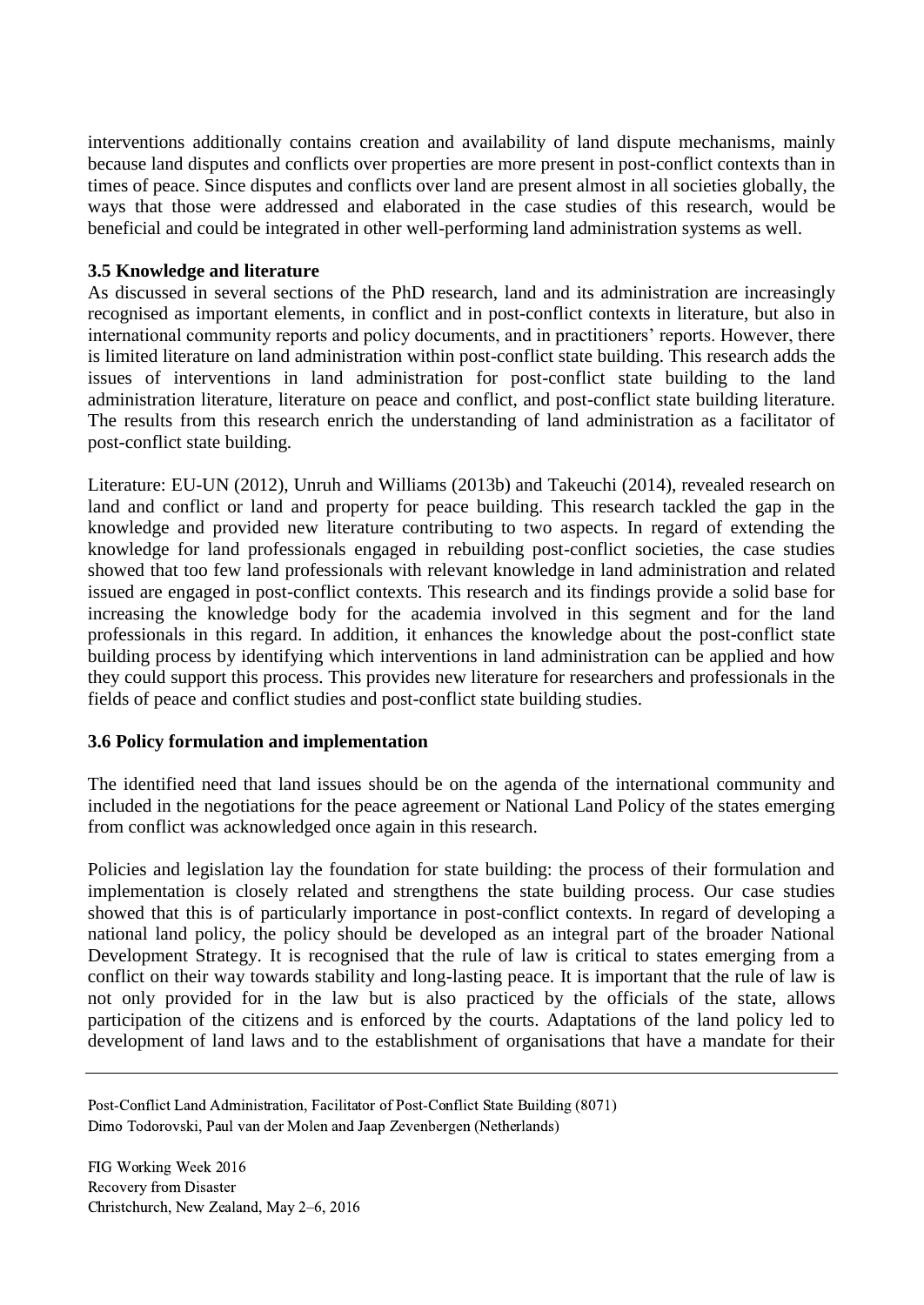enforcement. Our cases showed that development of the land policy in earlier stages of postconflict, as soon as the basic conditions for this are met, would bring results and benefits for all sooner.

#### **3.7 The practitioners**

Land administration and post-conflict state building are recognised as multidisciplinary topics involving scholars and professionals from many fields. Therefore, it is our belief that results and findings from this research would be beneficial for multiple practitioners engaged in fields related to land administration in post-conflict contexts. Specific benefits and recommendations would be: 1) the mentioning of land issues and specifically land management and land administration in peace agreement documents, as was proved a good practice in the findings from our case studies and 2) the enforcement of land policies and land law, which were proven to have the greatest benefit when supported with implementation programmes or projects at scale for their implementation.

#### **4 RECOMMENDATION FOR FUTURE RESEARCH**

This research provided empirical data to fill the gap in the knowledge, where a positive relationship between land administration and post-conflict state building was recognised. However, recommendations for future research could broaden the potential of land administration as a whole or some of its components supporting post-conflict state building.

Firstly, availability of land dispute administration and resolution institutions are generally accepted as contributors to the overall security in a post-conflict situation. Absence of such institutions could result in a small-scale land conflict with a threat that they grow bigger and finally evolve into violent conflicts. Thus, future research could focus on development and testing in real-life alternative and fit-for-purpose land tools which would be more efficient in administration and resolution of land and property disputes in other post-conflict cases or contexts.

Secondly, this research was based on two main case studies and three supportive case studies, where, based on the case study selection criteria given in the first chapter, the case studies were entire states. Other conflict and post-conflict cases (for example: Colombia, Sudan, Ukraine and several states in Middle East) are showing that conflict sometimes affects only parts of these particular states. Therefore, the recommendation for future research is to investigate the same phenomenon under investigation here in such types of post-conflict contexts.

Thirdly, challenges in regard of displacement of population, as an effect of violent conflicts, are becoming alarming issues for the countries in conflict, transit countries and specifically for the final destination countries. Further research that would investigate housing and property rights and land administration and specific needs of displaced population, regarding circumstances and corridors where they migrate in relation to land is recommended.

Post-Conflict Land Administration, Facilitator of Post-Conflict State Building (8071) Dimo Todorovski, Paul van der Molen and Jaap Zevenbergen (Netherlands)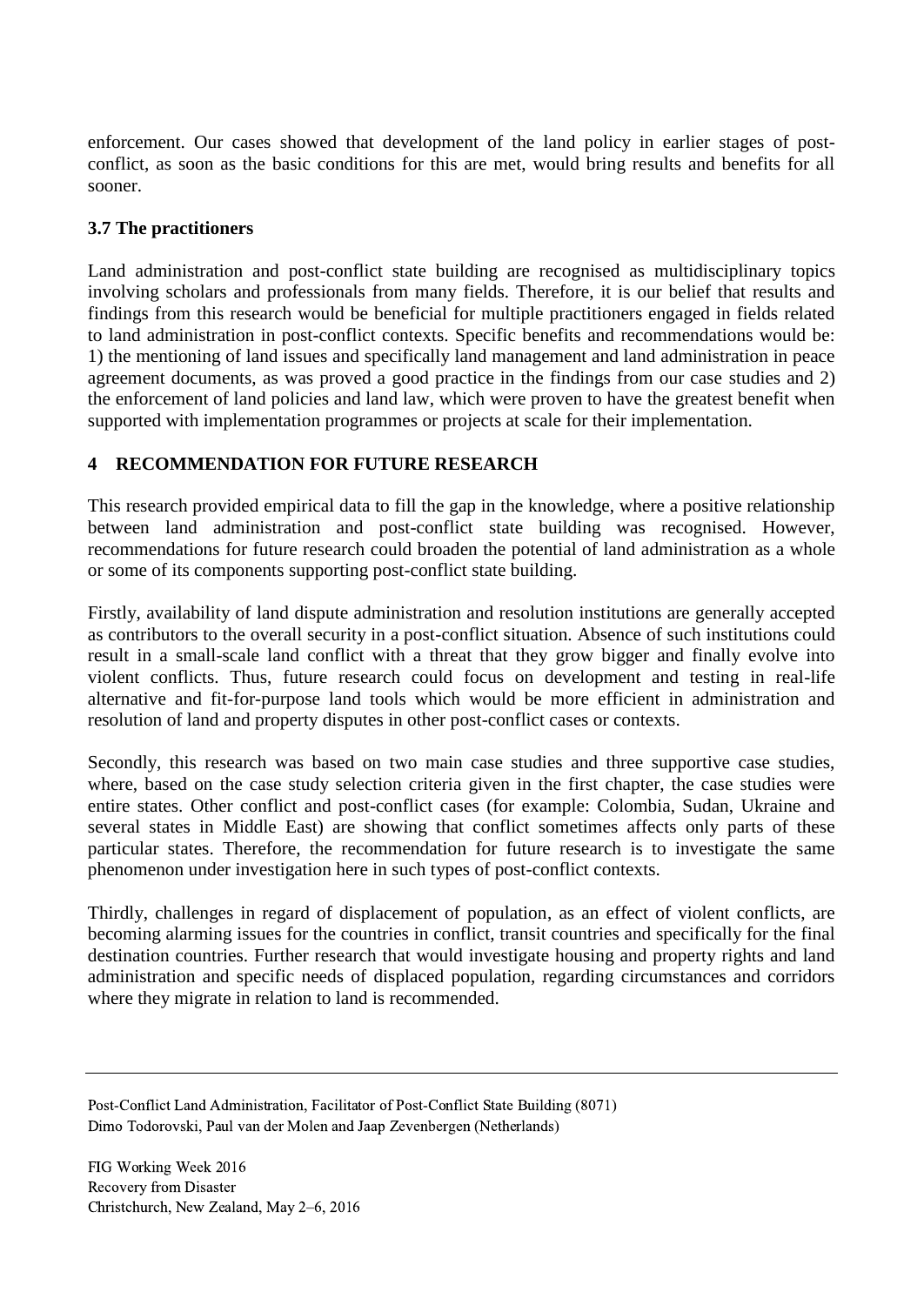#### **ACKNOWLEDGEMENTS**

This research was supported by Kadaster (the Netherlands Cadastre, Land Registry and Mapping Agency). We appreciate the time and contributions provided by all the people during the fieldwork and the interviews.

#### **REFERENCES**

- AD, (1999). Agreement Between the Republic of Indonesia and the Portuguese Republic on the Question of East Timor. New York, USA.: United Nations.
- Anderson, B. and Onkalo, P., (2004). Towards sustainable land administration in Kosovo: final report *Kosovo cadastre support programme I* (pp. 113). Pristina, Kosovo.
- Anttonen, J. J., (2010). *Successful Capacity Building of the Cambodian Land Administration: Finnish Technical Assistance Combined with the Local Khmer Expertise, Traditions and Culture.* Paper presented at the FIG Congress 2010, Sydney, Australia,.
- Ball, N., (2001). The Challenge of Rebuilding War-Torn Societies. In A. Croker, Hampson, F. O. and Aall, P (Ed.), *Turbulent Peace* (pp. 719-736). Washington D.C., USA: United States Institute of Peace.
- CAVR, (2005). The History of the Conflict *Report of the Commission for Reception, Truth and Reconciliation of Timor-Leste (CAVR - the Portuguese acronym) - Chega!* Dili, Timor-Leste.
- COHRE, (2007). *Handbook on Housing and Property Restitution for Refugees and Displaced Persons, Implementing the 'Pinheiro Principles'*. New York, USA: United Nations Centre on Housing Rights and Evictions.
- Cordial, M. and Rosandhaug, K., (2008). *Post-conflict property restitution - the approach in Kosovo and lessons learned for future international practice*. Leiden, the Netherlands: Martinus Nijhoff Publishers.
- Cossa, R. and de Wit, P., (2009). *Legal and policy reforms to increase security of tenure and improve land administration.* Paper presented at the Proceedings: Land Governance in Support in Millennium Development Goals: Responding to New Challenges. FIG - World Bank Conference, Washington D. C. USA
- EU-UN, (2012). Land and conflict *EU-UN partnership: toolkit and guidance for preventing and managing land and natural resources conflict*. New York, USA: UN Interagency Framework Team for Preventive Action.
- Fitzpatrick, D., (2002). Land policy in post-conflict circumstances: some lessons from East Timor *New issues in refugee research* (Vol. Working paper No. 58). Timor-Leste.
- Gillingham, P. and Buckle, F., (2014). Rwanda Land Tenure Regularisation Case Study. Hertfordshire, United Kingdom: HTSPE Limited for Evidence on Demand and UK Department for International Development (DFID).
- Hilhorst, D. and van Leeuwen, M., (2000). Emergency and development: The case of Imidugudu, Villagization in Rwanda. *Journal of Refugee Studies, 13*(3), 264-280.

Post-Conflict Land Administration, Facilitator of Post-Conflict State Building (8071) Dimo Todorovski, Paul van der Molen and Jaap Zevenbergen (Netherlands)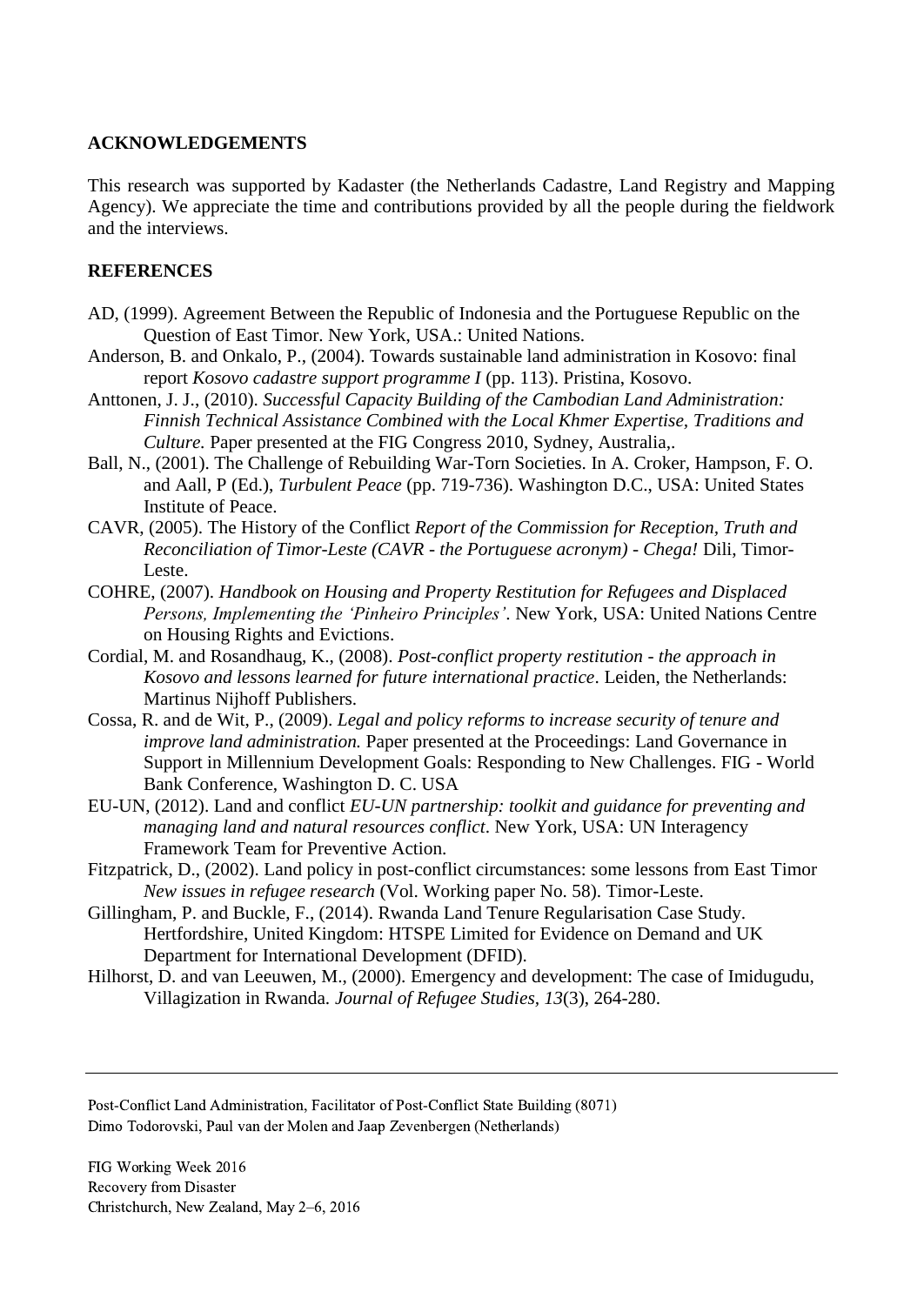- Huggins, C., (2009). Land in return, reintegration and recovery processes: Some lessons from the Great Lakes region in Africa. In S. Pantuliano (Ed.), *Uncharted Territory: Land, conflict and humanitarian actions* (pp. 67-93). Warwickshire, UK: Overseas Development Institute.
- Joseph, C. D., (2013). *Land Tenure and Human Security During Post-Conflict Development (Thesis, Doctor of Philosophy).* University of Otago Otago, New Zealand. Retrieved from <http://hdl.handle.net/10523/4120>
- LANDac, (2012). Mozambique: Food Security and Land Governance Factsheet: IS Academie on Land Governance.
- Lewis, D., (2004). *Challenges to Sustainable Peace: Land Disputes Following Conflict.* Paper presented at the FIG Symposium on Land Administration in Post Conflict Areas, Geneva, Switzerland.
- Manirakiza, J. G., (2014). *The role of land records in support of post-conflict land administration: a case study of Rwanda in Gasabo district.* (MSc), Faculty ITC, University of Twente, Enschede, The Netherlands. Retrieved from [http://www.itc.nl/library/papers\\_2014/msc/la/manirakiza.pdf](http://www.itc.nl/library/papers_2014/msc/la/manirakiza.pdf)
- Mokokoane, M., (2014). Video statement on: how lease agreements and land records resulted in preventing the conflicts over land. Retrieved 15 February, 2014, from <https://www.youtube.com/watch?v=Yie4pjdxewM>
- Myers, G. W., (1994). Competitive Rights, Competitive Claims: Land Access in Post-War Mozambique. *Journal of Southern African Studies, 20*(4), 603-632. doi: 10.2307/2636976
- OCHA, (2005). *United Nations Humanitarian Response Review*. New York and Geneva: Office for the Coordination of Humanitarian Affairs (OCHA), United Nations.
- PAD, (1992). *General Peace Agreement Document (PAD) for Mozambique*. Rome, Italy.
- PAD, R., (1993). Peace Agreement between the Government of the Republic of Rwanda and the Rwandese Patriotic Front. Arusha, Tanzania.: United Nations.
- Potel, J., (2014). *Displacement and land administration in post-conflict areas - case of Rwanda.* (MSc), Faculty ITC, University of Twente, Enschede, The Netherlands. Retrieved from [http://www.itc.nl/library/papers\\_2014/msc/la/potel.pdf](http://www.itc.nl/library/papers_2014/msc/la/potel.pdf)
- Potel, J., van der Molen, P., Boerboom, L., Todorovski, D. and de Vries, W., (2015). Displacement and Land Adminnistration. In J. Zevenbergen, W. de Vries and R. M. Bennett (Eds.), *Advances in Responsible Land Administration* (pp. 235-249): CRC Press (Taylor & Francis ).
- Prunier, G., (1997). *The Rwanda Crisis: History of a Genocide*. New York, USA.: Columbia University Press.
- Putzel, J., (2009). Land governance in support of the Millennium Development Goals, a new agenda for land professionals *FIG Publication No. 45*. Washington D.C., USA: International Federation of Surveyors FIG and the World Bank.
- Robben, A., (2010). Why Did They Kill? Cambodia in the Shadow of Genocide. *Ethos, 38*(1).
- Ross, L. M., (2004). What Do We Know about Natural Resources and Civil War? *Journal of Peace Research, 41*(3), 337-356.
- Sekiguchi, M. and Hatsukano, N., (2013). *Land conflicts and land registration in Cambodia: In Land and post-conflict peacebuilding. ed. J. Unruh and R.C.Williams*. London: Earthscan.

Post-Conflict Land Administration, Facilitator of Post-Conflict State Building (8071) Dimo Todorovski, Paul van der Molen and Jaap Zevenbergen (Netherlands)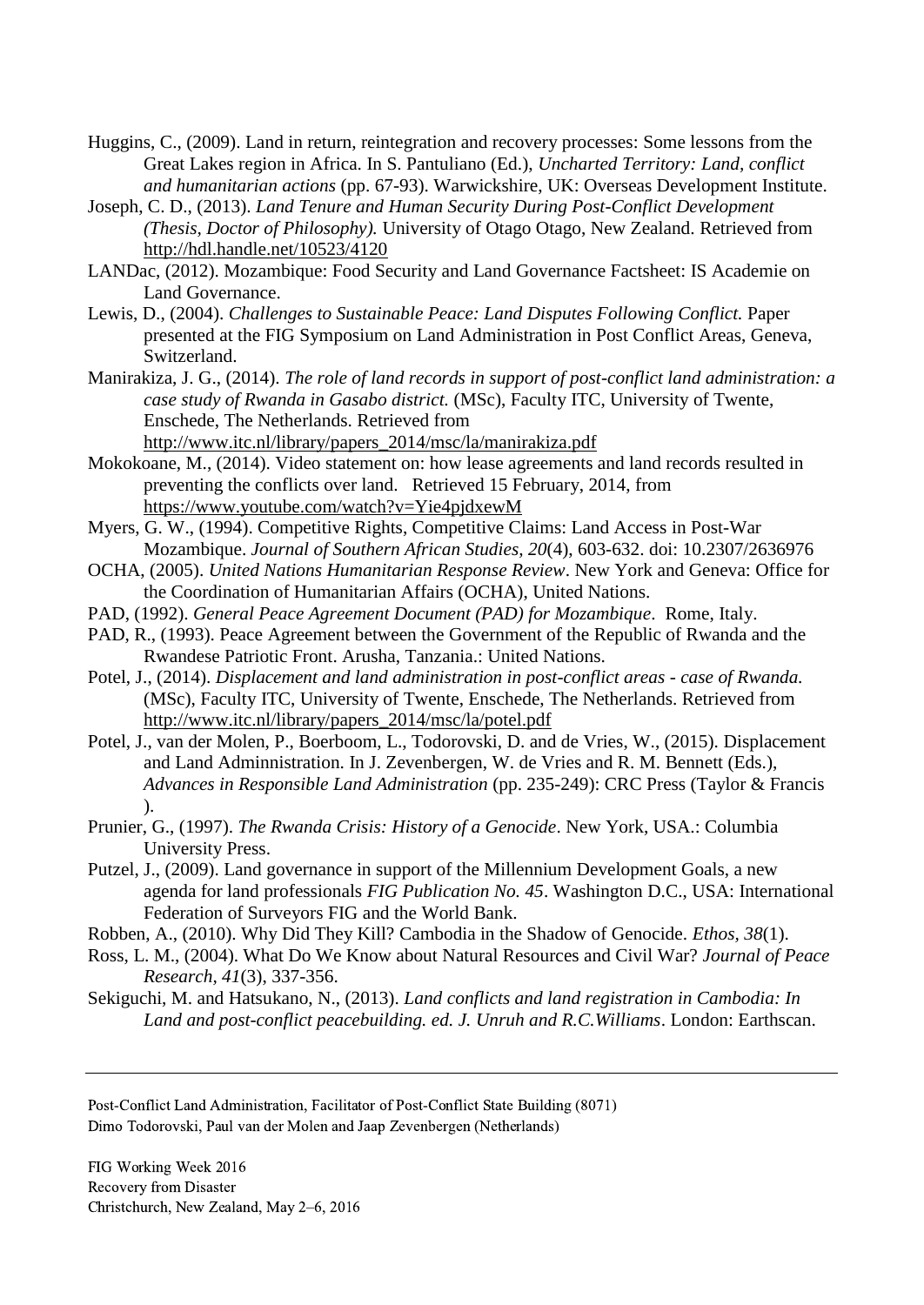Songo, M. N., (2014). *Roles of actors in early recovery post-conflict land administration in Rwanda: Rationale for guidelines improvement.* (MSc), Faculty ITC, University of Twente, Enschede, The Netherlands. Retrieved from <http://ezproxy.utwente.nl:2980/papers/2014/msc/la/songo.pdf>

- Takeuchi, S., (2011). Gacaca and DDR: the diputable record of state-building in Rwanda *Statebuilding in conflict-prone countries* (Vol. 32). Japan: JICA Research Institute.
- Takeuchi, S., (2014). Land and property problems in peacebuilding. In S. Takeuchi (Ed.), *Confronting land and property problems for peace* (pp. 1-28). London, United Kingdom: Routledge.
- Theisen, O. M., (2012). Climate clashes? Weather variability, land pressure, and organized violence in Kenya, 1989–2004. *Journal of Peace Research, 41*(1), 81-96.
- Todorovski, D., (2016). *Post-conflict land administration, facilitator of post-conflict state building*  (PhD (In press)), University of Twente Faculty of Geo-Information and Earth Observation (ITC), Enschede, the Netherlands.
- Todorovski, D. and van der Molen, P., (2014). *Post-conflict land administration as facilitator of the post-conflict state building; case Cambodia.* Paper presented at the FIG Congress 2014, Engaging the Challenges, Enhancing the Relevance, Kuala Lumpur, Malaysia.
- Todorovski, D., Van der Molen, P. and Zevenbergen, J., (2015c). *Post-Conflict Land Administration; a Facilitator of the Post-Conflict State Building in the Case of Timor-Leste.* Paper presented at the FIG Working Week 2015, From the Wisdom of the Ages to the Challenges of the Modern World Sofia, Bulgaria.
- Todorovski, D., Zevenbergen, J. and van der Molen, P., (2015a). Land Adminnistration for Post-Conflict Contexts. In J. Zevenbergen, W. de Vries and R. M. Bennett (Eds.), *Advances in Responsible Land Administration* (pp. 73-90): CRC Press (Taylor & Francis Group).
- Todorovski, D., Zevenbergen, J. and van der Molen, P., (2015b). Conflict and post-conflict land administration - the case of Kosovo. *Survey Review, [In press]*. doi: 10.1179/1752270615Y.0000000044
- Todorovski, D., Zevenbergen, J. and van der Molen, P., (2015d). Conflict and post-conflict contexts in relation to land, other resorces and land administration. *Micro macro & mezzo geo information, 5*(2015), 1-19.
- Todorovski, D., Zevenbergen, J., van der Molen, P. and Groenendijk, L., (2013). *Post-conflict land administration and its current status as facilitator of the post-conflict state building; case Mozambique.* Paper presented at the FIG Working Week 2013, Environment for Sustainability, International Federation of Surveyors FIG, Abuja, Nigeria.
- TOR, (2000). Terms of reference for implementation of the Norwegian financed part of the Kosovo cadastre support programme, Terms of reference (TOR); Appendix E, 03.11.2000.
- Törhönen, M. P., (2001). Developing land administration in Cambodia. *Computers, Environment and Urban Systems, 25*(4–5), 407-428. doi: [http://dx.doi.org/10.1016/S0198-](http://dx.doi.org/10.1016/S0198-9715(00)00049-1) [9715\(00\)00049-1](http://dx.doi.org/10.1016/S0198-9715(00)00049-1)
- UN, (1999c). Report of the Secretary-General on the United Nations Interim Administration Mission in Kosovo, S/1999/779 (pp. 25). New York, USA: United Nations.
- UNHCR, (2012). *The State of World's Refugees; in Search of Solidarity – a Synthesis, United Nations High Commissioner for Refugees (UNHCR)*.

Post-Conflict Land Administration, Facilitator of Post-Conflict State Building (8071) Dimo Todorovski, Paul van der Molen and Jaap Zevenbergen (Netherlands)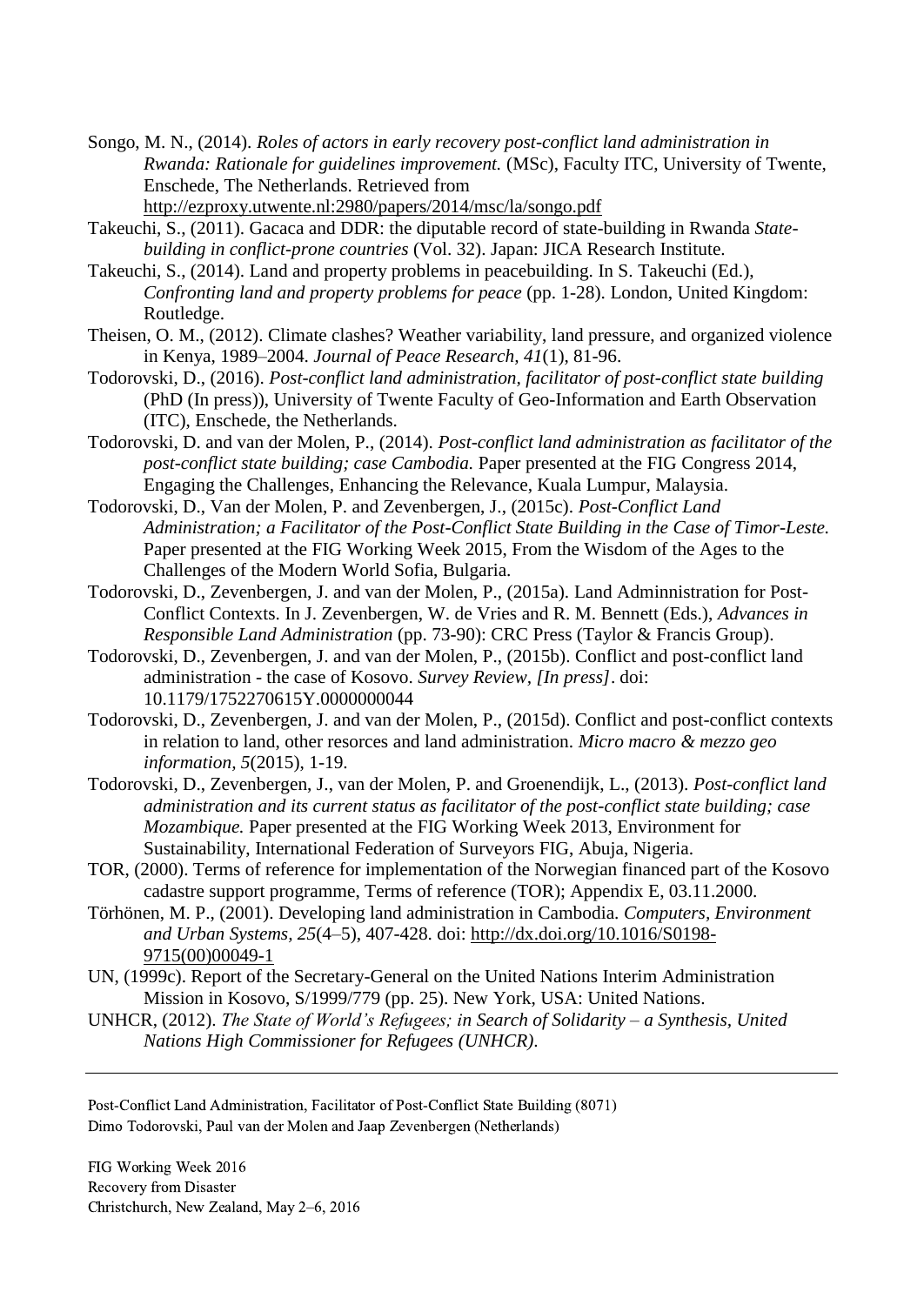- Unruh, J. and Williams, R., (2013b). *Land and post-conflict peacebuilding. ed. J. Unruh and R.C.Williams*. London: Earthscan.
- USAID, (2012). Property rights and resources gonernance; Timor-Leste.
- Van der Auweraert, P., (2012). Dealing with the 2006 Internal Displacement Crisis in Timor-Leste; Between Reparations and Humanitarian Policymaking *Case Studies on Transitional Justice and Displacement*.

van der Molen, P., (2002). The dynamic aspect of land administration: an often-forgotten component in system design. *Computers, Environment and Urban Systems, 26*(5), 361-381.

Wehrmann, B., (2005). *Urban and Peri-urban Land Conflicts in Developing Countries.* (PhD).

#### **BIOGRAPHICAL NOTES**

**Dimo Todorovski MSc,** is a PhD candidate at the University of Twente, Faculty of Geo-Information Science and Earth Observation (ITC) in Enschede, the Netherlands. In the period of 2012-2014 he was a secretary of the UNU School for Land Administration Studies. He obtained MSc degree in Geo-Information Management ITC, in 2006. Over the 19 years of professional engagement (1992-2011) in the Agency for Real Estate Cadastre in the Republic of Macedonia, last 12 years were on different managerial positions (Digitizing, GIS and Geo-ICT departments), and the final year Head of the Department for International Cooperation and European Integrations. His research interest focuses on land management/administration, and presently he is doing a research on: land administration in post-conflict contexts - facilitator of post-conflict state building.

**Prof. Paul van der Molen** is the recently retired director of Kadaster International (the international department of the Dutch Cadastre, Land Registry and Mapping Agency). He is Em. Prof. chair in cadastre and land administration at the Faculty for Geo-information Science and Earth Observation (ITC) of the Twente University in Enschede (NL). He has been a chairperson of FIG Commission 7 (Cadastre and land Management) for the period 2002-2006, vice president of FIG – period 2007-2008 and is FIG Honorary Member.

**Prof. Jaap Zevenbergen** is professor in land administration systems at the University of Twente, Faculty of Geo-Information Science and Earth Observation (ITC), department of Urban and Region Planning and Geoinformation Management in Enschede - The Netherlands. He holds Master degrees in geodetic engineering and law and defended his PhD on systems of land registration in 2002. He has published several articles and numerous papers about land administration and land registration. He has studied numerous systems of land registration, both as a researcher and as a consultant, the most recent being Ethiopia and Ghana. He is also a co-chair of the FIG Commission 7 Working Group 2.

Post-Conflict Land Administration, Facilitator of Post-Conflict State Building (8071) Dimo Todorovski, Paul van der Molen and Jaap Zevenbergen (Netherlands)